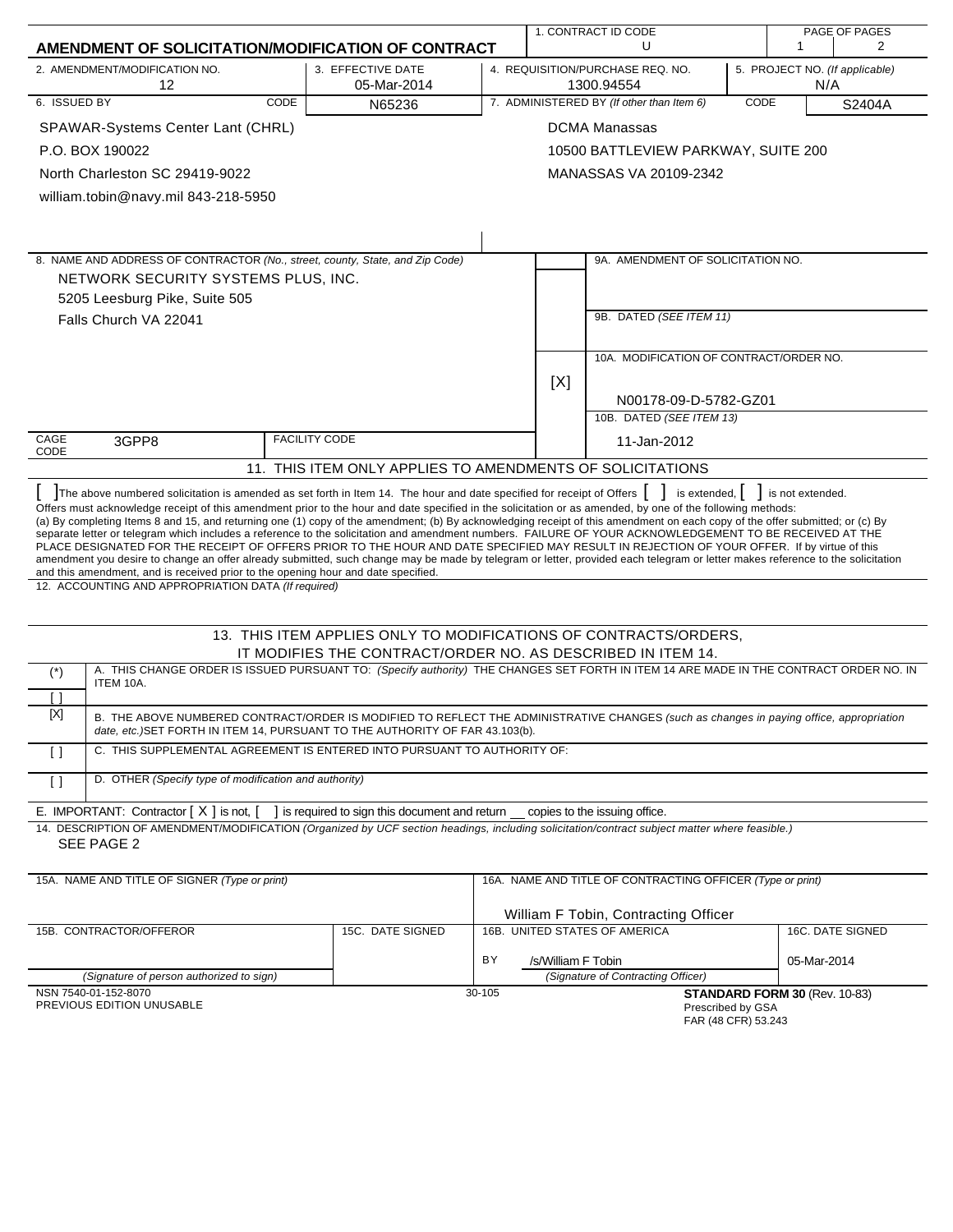| l CON <sup>-</sup><br>'TRACT NO. | ORDER NO.<br>IVERY<br>DELI | AMENDMENT/MODIFICATION NO. | <b>PAGE</b> | ' FINAL |
|----------------------------------|----------------------------|----------------------------|-------------|---------|
| N00178-09-D-:<br>5782            | GZ01                       | .                          | 2 of 2      |         |

# **GENERAL INFORMATION**

The purpose of this modification is to correct the LLA for SLIN in accordance with CDR G367172.. Accordingly, said Task Order is modified as follows: A conformed copy of this Task Order is attached to this modification for informational purposes only.

The Line of Accounting information is hereby changed as follows:

400304:

From: AM 97013.1414D 1884 0101010400807793 257.31 PRM46252 044226 To: AM 970130.1414D 1884 0101010400807793 257.31 PRM46252 044226

The total amount of funds obligated to the task is hereby increased from \$5,017,060.33 by \$0.00 to \$5,017,060.33.

The total value of the order is hereby increased from \$24,459,081.00 by \$0.00 to \$24,459,081.00.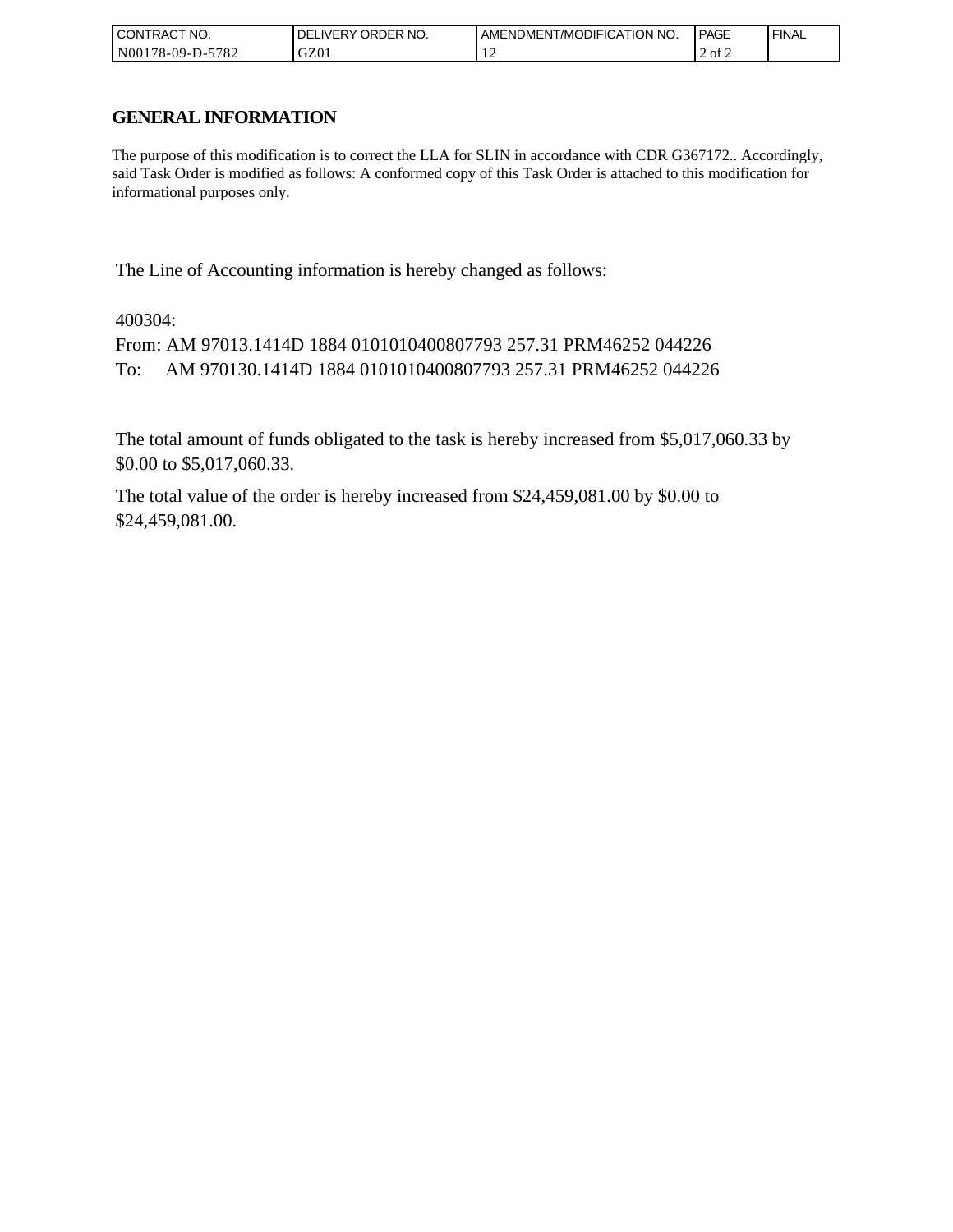| <b>CONTRACT NO.</b>  | NO.<br>ORDER<br><b>DELIVERY</b> | AMENDMENT/MODIFICATION NO. | <b>PAGE</b>                | ' FINAL |
|----------------------|---------------------------------|----------------------------|----------------------------|---------|
| N00178-09-D-<br>5782 | GZ01                            | . .                        | $\sim$ $\sim$ $\sim$<br>ΟĪ |         |

#### **SECTION B SUPPLIES OR SERVICES AND PRICES**

CLIN - SUPPLIES OR SERVICES

For Cost Type Items: Item PSC Supplies/Services Qty Unit Est. Cost Fixed Fee CPFF ------ --- ----------------- ---- ---- --------------- --------------- -------------- 4001 R425 IA Support (Fund 1.0 LO \$7,328,169.00 \$319,542.00 \$7,647,711.00 Type - TBD) 400101 R425 ACRN:AA PR 1300239279 (Fund Type - OTHER) 400102 R425 ACRN:AB PR 1300286595 (Fund Type - OTHER) 4002 R425 IA Support (Fund 1.0 LO \$7,498,166.00 \$366,636.00 \$7,864,802.00 Type - TBD) 400201 R425 ACRN: AC PR: 1300298860 (Fund Type - OTHER) 400202 R425 ACRN: AF PR: 1300319971 (Fund Type - OTHER) 400203 R425 ACRN: AE PR: 1300332147 (Fund Type - OTHER) 400204 R425 ACRN: AG PR: 1300354996 (Fund Type - OTHER) 400205 R425 ACRN: AH PR: 1300354996 (Fund Type - OTHER) 4003 R425 IA Support (Fund 1.0 LO \$7,672,265.00 \$333,893.00 \$8,006,158.00 Type - TBD) 400301 R425 ACRN: AJ PR: 1300373150 (Fund Type - OTHER) 400302 R425 ACRN: AK PR: 1300373150 (Fund Type - OTHER)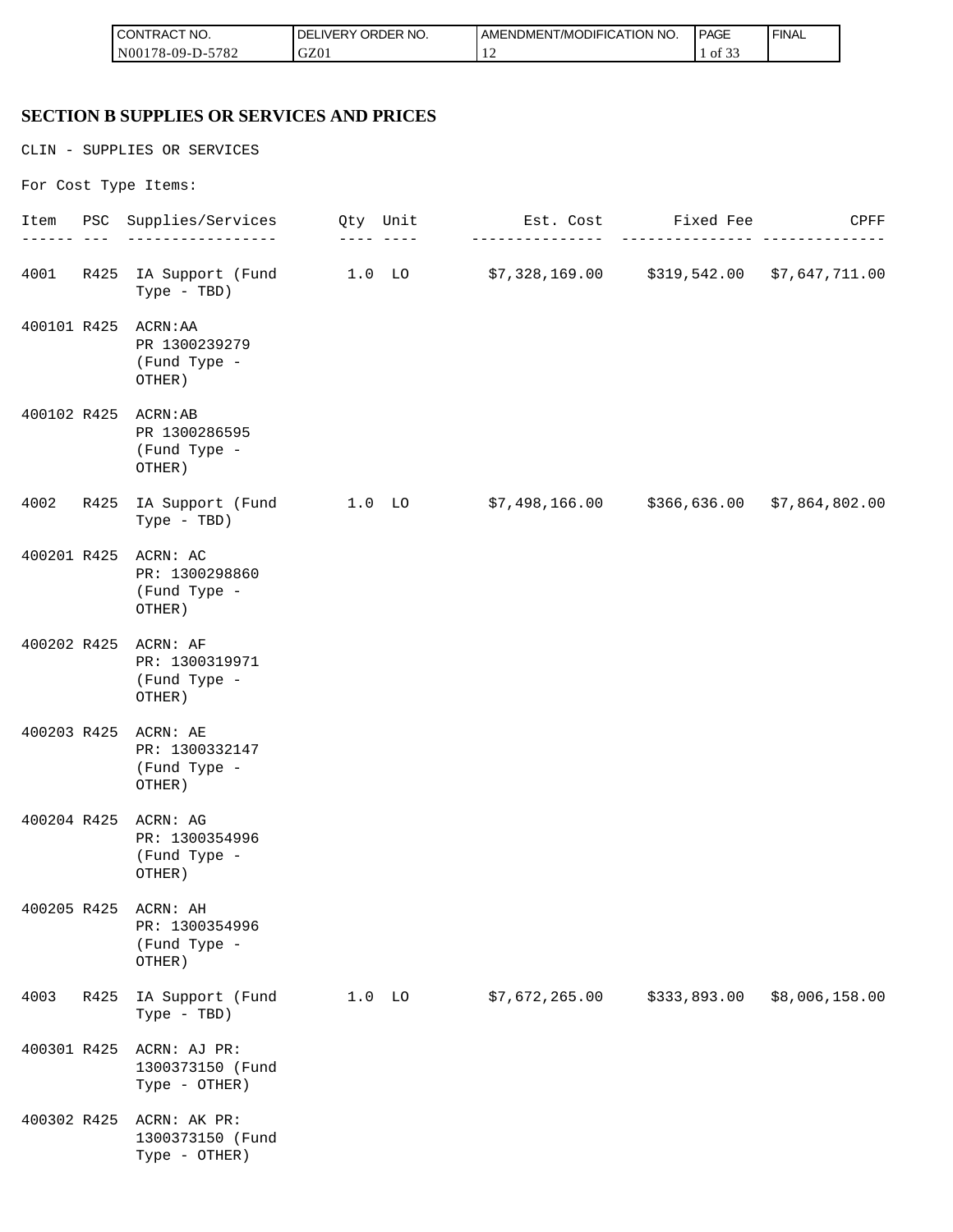|                |         | CONTRACT NO.                                                  | DELIVERY ORDER NO. | AMENDMENT/MODIFICATION NO. | PAGE         | <b>FINAL</b>                     |
|----------------|---------|---------------------------------------------------------------|--------------------|----------------------------|--------------|----------------------------------|
|                |         | N00178-09-D-5782                                              | GZ01               | 12                         | 2 of 33      |                                  |
|                |         |                                                               |                    |                            |              |                                  |
|                |         | 400303 R425 ACRN: AJ PR:<br>1300373150 (Fund<br>Type - OTHER) |                    |                            |              |                                  |
| 400304 R425    |         | ACRN: AM PR:<br>1300394554 (Fund<br>Type - OTHER)             |                    |                            |              |                                  |
| 4004           | R425    | IA Support (Fund<br>Type - TBD)<br>Option                     | $1.0$ LO           | \$7,850,571.00             |              | $$341, 316.00$ $$8, 191, 887.00$ |
| 4005           | R425    | IA Support (Fund<br>Type - TBD)<br>Option                     | $1.0$ LO           | \$8,033,188.00             | \$348,911.00 | \$8,382,099.00                   |
| For ODC Items: |         |                                                               |                    |                            |              |                                  |
|                | --- --- | Item PSC Supplies/Services Qty Unit                           | ---- ----          | Est. Cost                  |              |                                  |
| 6001           |         | R425 IA Support (Fund<br>Type - TBD)                          | $1.0$ LO           | \$313,470.00               |              |                                  |
| 600101 R425    |         | ACRN: AB<br>PR 1300286595<br>(Fund Type -<br>OTHER)           |                    |                            |              |                                  |
| 6002           | R425    | IA Support (Fund<br>Type - TBD)                               | $1.0$ LO           | \$313,470.00               |              |                                  |
| 600201 R425    |         | ACRN: AC<br>PR: 1300298860<br>(Fund Type -<br>OTHER)          |                    |                            |              |                                  |
| 600202 R425    |         | ACRN: AH<br>PR: 1300354996<br>(Fund Type -<br>OTHER)          |                    |                            |              |                                  |
| 6003           | R425    | IA Support (Fund<br>Type - TBD)                               | $1.0$ LO           | \$313,470.00               |              |                                  |
| 600301 R425    |         | ACRN: AJ PR:<br>1300373150 (Fund<br>Type - TBD)               |                    |                            |              |                                  |
| 6004           | R425    | IA Support (Fund<br>Type - TBD)<br>Option                     | 1.0 <sub>LO</sub>  | \$313,470.00               |              |                                  |
| 6005           | R425    | IA Support (Fund<br>Type - TBD)<br>Option                     | $1.0$ LO           | \$313,470.00               |              |                                  |

#### 5252.216-9204 LEVEL OF EFFORT--FEE ADJUSTMENT FORMULA (MAR 1994)

(a) Subject to the provisions of the "Limitation of Cost" or "Limitation of Funds" clause (whichever is applicable to this contract), it is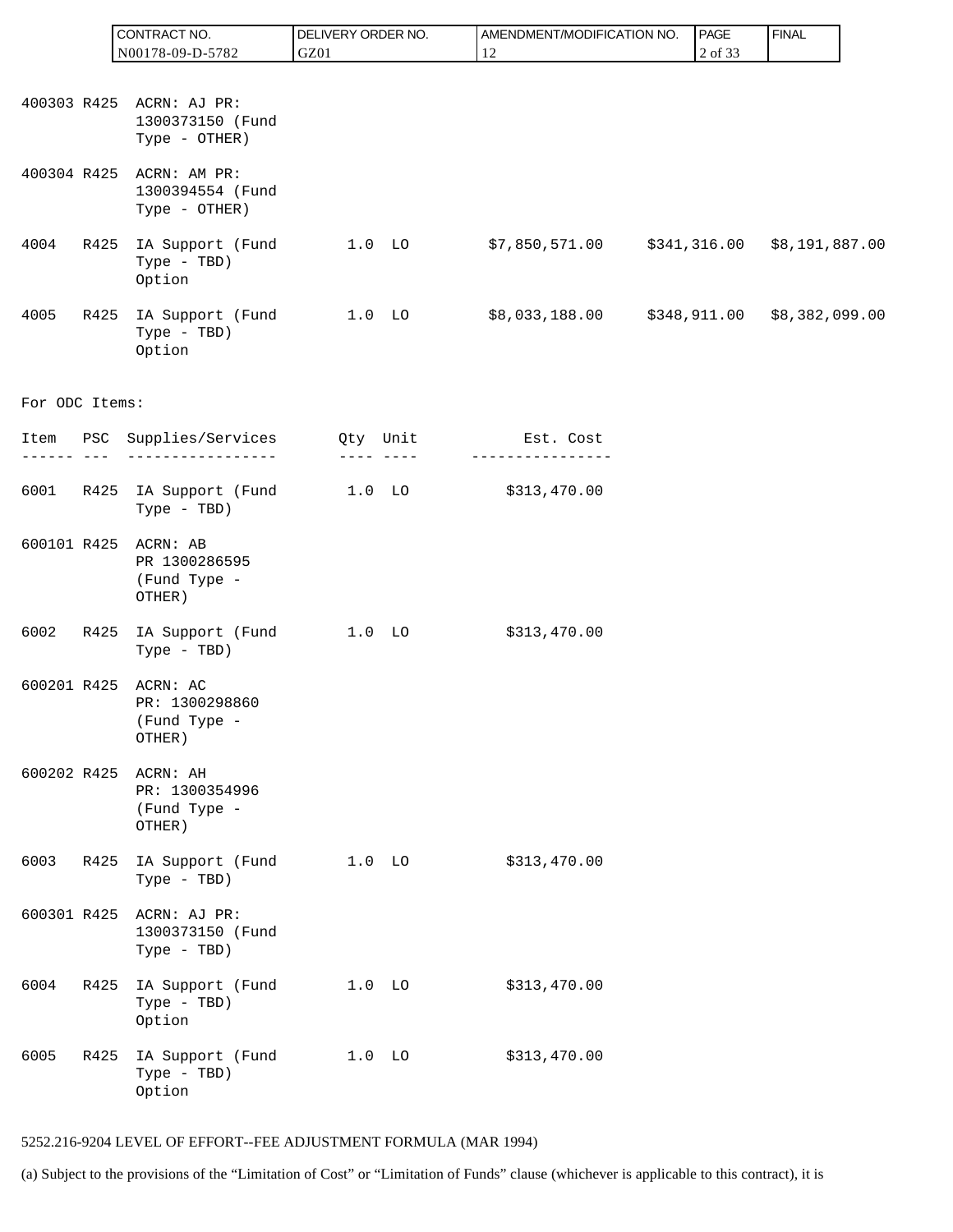| 'NO.<br><b>'CONTRAC,</b>                     | NO.<br>LIVERY ORDER<br><b>DE</b> | <b>IT/MODIFICATION NO.</b><br>I AMENDMEN I | PAGE                   | ' FINAL |
|----------------------------------------------|----------------------------------|--------------------------------------------|------------------------|---------|
| 5782<br>I N00<br>$^{\circ}178 - 09$ -L<br>D- | GZ01                             | . .                                        | $\sim$ $\sim$<br>of 3. |         |

hereby understood and agreed that the fixed fee is based upon the Contractor providing the following number of staff-hours of direct labor, hereinafter referred to as X, at the estimated cost and during the term of this contract specified elsewhere herein:

[Contractor shall insert number of estimated direct labor staff hours]

Total Staff-Hours (X)\* Total Prime Staff-Hours Fixed Fee\*\* \*(inclusive of Prime and any proposed Subcontractor(s))

Base Period \_\_\_\_\_\_\_\_\_ \_\_\_\_\_\_\_\_\_ \_\_\_\_\_\_\_ Option 1 \_\_\_\_\_\_\_\_\_ \_\_\_\_\_\_\_\_\_ \_\_\_\_\_\_\_ Option 2 \_\_\_\_\_\_\_\_\_ \_\_\_\_\_\_\_\_\_ \_\_\_\_\_\_\_ Option 3 \_\_\_\_\_\_\_\_\_ \_\_\_\_\_\_\_\_\_ \_\_\_\_\_\_\_ Option 4 \_\_\_\_\_\_\_\_\_ \_\_\_\_\_\_\_\_\_ \_\_\_\_\_\_\_ \*\*Contractor is to identify basis for fixed fee amount: \_\_\_ Prime Hours Only \_\_\_\_ Total Staff-Hours

The Contractor agrees to provide the total level of effort specified above in performance of work described in Sections "B" and "C" of this contract.

(b) Of the total staff-hours of direct labor set forth above, it is estimated that \_\_ staff-hours are competitive time (uncompensated overtime). Competitive time (uncompensated overtime) is defined as hours provided by personnel in excess of 40 hours per week without additional compensation for such excess work. All other effort is defined as compensated effort. If no amount is indicated in the first sentence of this paragraph, competitive time (uncompensated overtime) effort performed by the contractor shall not be counted in fulfillment of the level of effort obligations under this contract.

(c) Effort performed in fulfilling the total level of effort obligations specified above shall only include effort performed in direct support of this contract and shall not include time and effort expended on such things as local travel from an employee's residence to their usual work location, uncompensated effort while on travel status, truncated lunch periods, or other time and effort which does not have a specific and direct contribution to the tasks described in Section B.

(d) It is understood and agreed that various conditions may exist prior to or upon expiration of the term of the contract, with regard to the expenditure of labor staff-hours and/or costs thereunder which may require adjustment to the aggregate fixed fee. The following actions shall be dictated by the existence of said conditions:

(1) If the Contractor has provided not more than 105% of X or not less than 95% of X, within the estimated cost, and at the term of the contract, then the fee shall remain as set forth in Section B.

(2) If the Contractor has provided X-staff-hours, within the term, and has not exceeded the estimated cost then the Contracting Officer may require the Contractor to continue performance until the expiration of the term, or until the expenditure of the estimated cost of the contract except that, in the case of any items or tasks funded with O&MN funds, performance shall not extend beyond 30 September. In no event shall the Contractor be required to provide more than 105% of X within the term and estimated cost of this contract. The fee shall remain as set forth in Section B.

(3) If the Contractor expends the estimated cost of the contract, during the term of the contract and has provided less than X staff-hours, the Government may require the Contractor to continue performance, by providing cost growth funding, without adjusting the fixed fee, until such time as the Contractor has provided X staff-hours.

(4) If the Contracting Officer does not elect to exercise the Government's rights as set forth in paragraph  $(d)(2)$  and  $(d)(3)$  above, and the Contractor has not expended more than 95% of X staff-hours, the fixed fee shall be equitably adjusted downward to reflect the diminution of work. The total fee due the contractor shall be adjusted so as to be in direct proportion to the number of direct hours utilized in the same ration of fee to the estimated total hours then set forth in the contract.

(5) Nothing herein contained shall, in any way, abrogate the Contractor's responsibilities, and/or the Government's rights within the terms of the contract provision entitled "Limitation of Cost" or "Limitation of Funds" as they shall apply throughout the term of the contract, based upon the total amount of funding allotted to the contract during its specified term.

(e) Within 45 days after completion of the work under each separately identified period of performance hereunder, the Contractor shall submit the following information in writing to the Contracting Officer with copies to the cognizant Contract Administration Office and DCAA office to which vouchers are submitted:

(1) The total number of staff-hours of direct labor expended during the applicable period.

(2) A breakdown of this total showing the number of staff-hours expended in each direct labor classification and associated direct and indirect costs.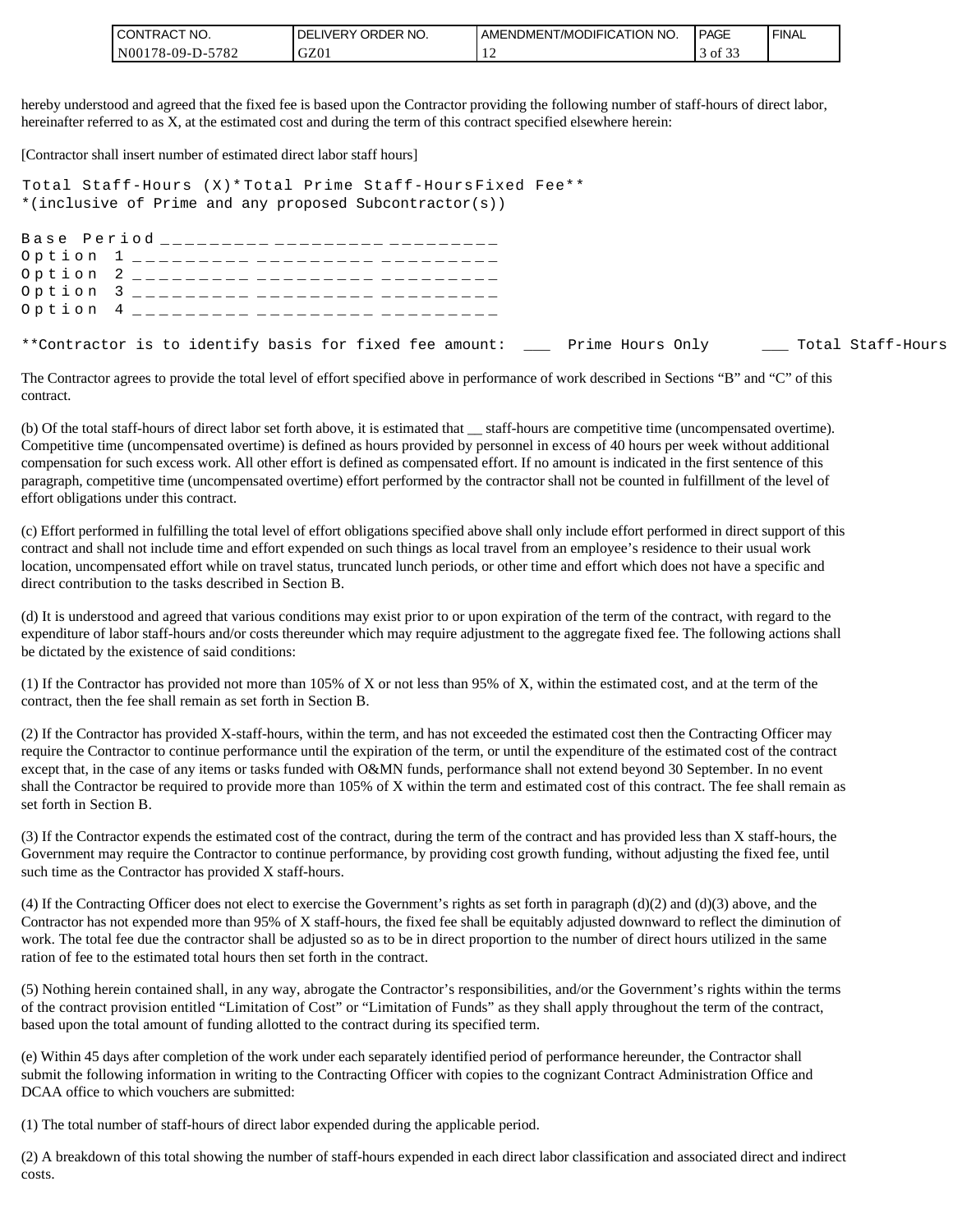| <b>I CONTRACT NO.</b> | DELIVERY ORDER NO. | AMENDMENT/MODIFICATION NO. | <b>PAGE</b>           | ' FINAL |
|-----------------------|--------------------|----------------------------|-----------------------|---------|
| IN00178-09-D-5782     | GZ01               |                            | $\sim$ $\sim$<br>4 of |         |

(3) A breakdown of other costs incurred.

(4) The Contractor's estimate of the total allowable cost incurred under the contract for the period.

In the case of a cost under-run, the Contractor shall submit the following information in addition to that required above:

(5) The amount by which the estimated cost of this contract may be reduced to recover excess funds and the total amount of staff-hours not expended, if any.

(6) A calculation of the appropriate fee reduction in accordance with this clause.

All submissions required by this paragraph shall separately identify subcontractor information, if any.

#### ADDITIONAL SLINS

Additional SLINs will be unilaterally created by the Contracting Officer during performance of this Task Order to accommodate the multiple types of funds that will be used under this order.

#### LIMITATION OF LIABILITY – INCREMENTAL FUNDING

CLINs 4001 & 6001 are incrementally funded and the amount currently available for payment hereunder is limited to \$305,000.00. It is estimated that these funds will cover the cost of performance through 10 January 2013. Subject to the provisions of the clause entitled "Limitation of Funds" (APR 94) (FAR 52.232-22) of the general provisions of this contract, no legal liability on the part of the Government for payment in excess of \$305,000.00 shall arise unless additional funds are made available and are incorporated as a modification to the delivery order.

| <b>CLIN</b>  | <b>CPFF</b>  | THIS ACTION      | <b>CUMULATIVE</b> | <b>BALANCE</b> |
|--------------|--------------|------------------|-------------------|----------------|
| 4001         | 7,647,711.00 | 270,000.00<br>S  | 295,000.00        | \$7,352,711.00 |
| 6001         | 313,470.00   | 10,000.00<br>\$  | 10,000.00         | 303,470.00     |
| <b>TOTAL</b> | 7,961,181.00 | 280,000.00<br>\$ | 305,000.00        | \$7,656,181.00 |

CLINs  $4002 \& 6002$  are incrementally funded and the amount currently available for payment hereunder is limited to \$2,622,844.34. It is estimated that these funds will cover the cost of performance through 10 September 2013. Subject to the provisions of the clause entitled "Limitation of Funds" (APR 94) (FAR 52.232-22) of the general provisions of this contract, no legal liability on the part of the Government for payment in excess of \$2,622,844.34 shall arise unless additional funds are made available and are incorporated as a modification to the delivery order.

| <b>CLIN</b>  | <b>CPFF</b>       | THIS ACTION | <b>CUMULATIVE</b> | <b>BALANCE</b>     |
|--------------|-------------------|-------------|-------------------|--------------------|
| 4002         | 7,864,802.00      | 0.00<br>S   | \$2,597,844.34    | 5,266,957.66<br>\$ |
| 6002         | 313,470.00        | 0.00<br>S   | 25,000.00<br>\$   | \$<br>288,470.00   |
| <b>TOTAL</b> | 8,178,272.00<br>Φ | 0.00        | 2,622,844.34      | 5,555,427.66<br>\$ |

CLINs 4003 & 6003 are incrementally funded and the amount currently available for payment hereunder is limited to \$2,089,215.99. It is estimated that these funds will cover the cost of performance through 10 September 2014. Subject to the provisions of the clause entitled "Limitation of Funds" (APR 94) (FAR 52.232-22) of the general provisions of this contract, no legal liability on the part of the Government for payment in excess of \$2,089,215.99 shall arise unless additional funds are made available and are incorporated as a modification to the delivery order.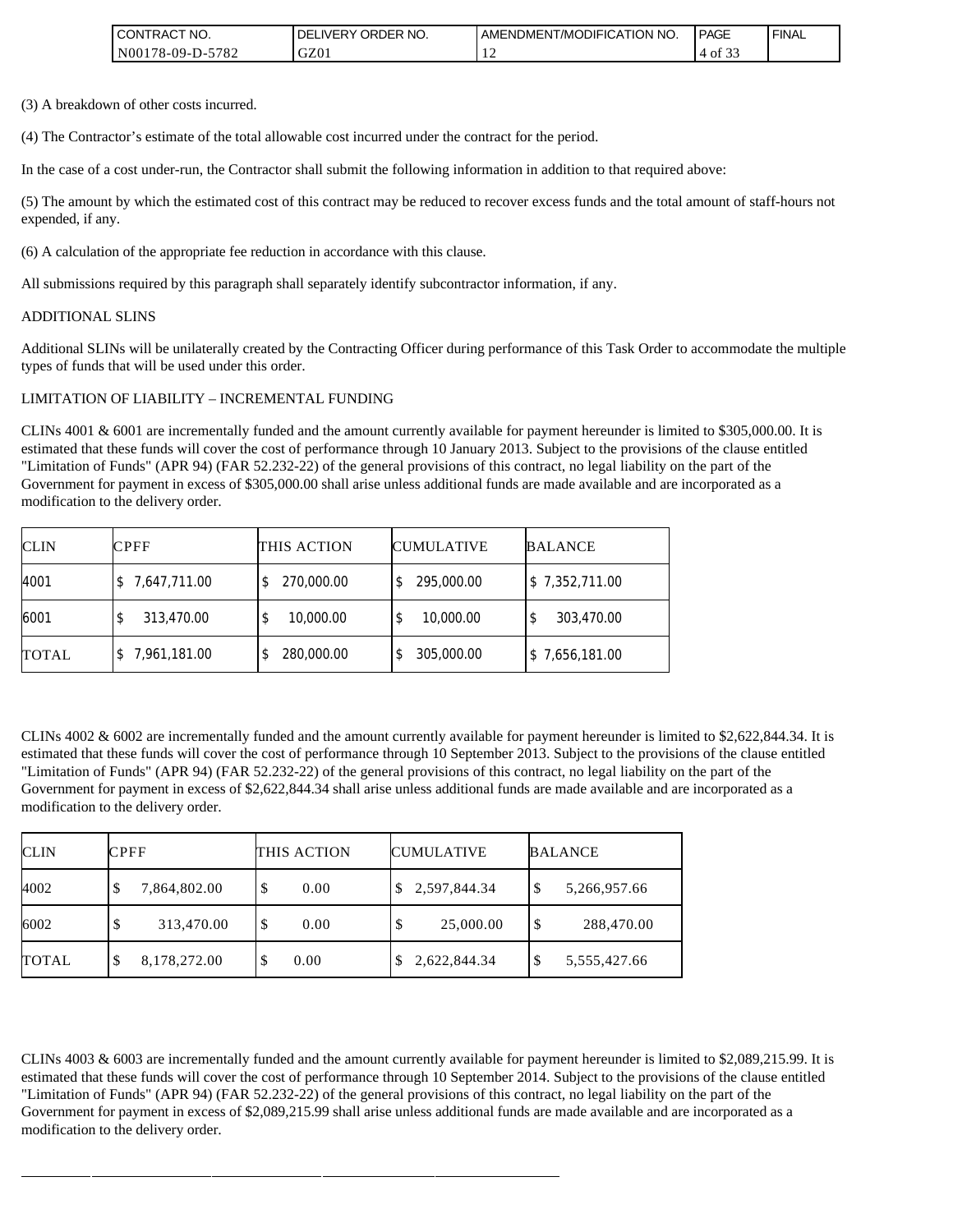| <b>CONTRACT</b><br>`NO.                                       | ORDER NO.<br>DEI<br><b>IVERY</b> | NT/MODIFICATION NO.<br><b>AMENDMENT</b> | <b>PAGE</b>                   | ' FINAL |
|---------------------------------------------------------------|----------------------------------|-----------------------------------------|-------------------------------|---------|
| 5700<br>N00178-09-D<br>ے ہ<br>$-$<br>$\overline{\phantom{a}}$ | GZ01                             | . .                                     | $\sim$ $\sim$ $\sim$<br>of 33 |         |

| <b>CLIN</b>  | <b>CPFF</b>           | THIS ACTION     | <b>CUMULATIVE</b> | <b>BALANCE</b> |
|--------------|-----------------------|-----------------|-------------------|----------------|
| 4003         | 8,006,158.00          | 150,000.00      | 2,080,000.00      | 5,926,158.00   |
| 6003         | 313,470.00 $^{\circ}$ |                 | 9.215.99          | 304,254.01     |
| <b>TOTAL</b> | 8,319,628.00 \$       | $150,000.00$ \$ | 2,089,215.99      | 6,230,412.01   |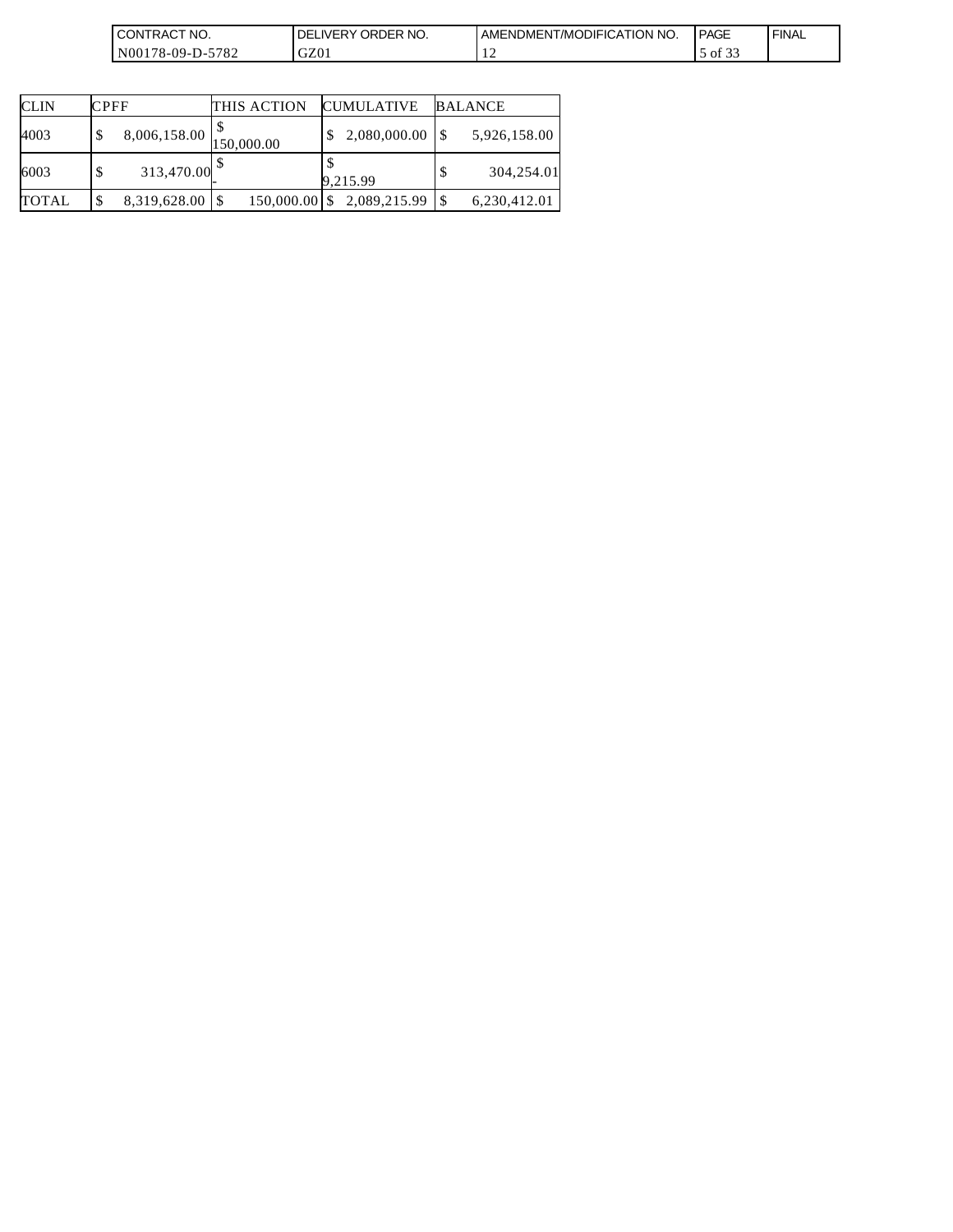| <b>CONTRACT NO.</b>    | NO.<br>' ORDER<br><b>DELIVERY</b> | AMENDMENT/MODIFICATION NO. | <b>PAGE</b>                      | ' FINAL |
|------------------------|-----------------------------------|----------------------------|----------------------------------|---------|
| N00178-09-D-5<br>-5782 | GZ01                              | . .                        | $\sim$ $\sim$<br>$\cdot$ 6 of 35 |         |

# **SECTION C DESCRIPTIONS AND SPECIFICATIONS**

C-302 SPECIFICATIONS/STATEMENT OF WORK (DEC 1998)

Work under this contract shall be performed in accordance with the following Performance Work Statement (PWS):

#### **Section C - Performance Work Statement (PWS)**

SPAWARSYSCEN-CHARLESTON, Code 582V0, Information Assurance (IA), IA Mitigation, Certification and Accreditation (C&A), and Information Assurance Vulnerability Management (IAVM)

### **1.0 INTRODUCTION**

The Space and Naval Warfare Systems Center (SPAWARSYSCEN) Atlantic; Network Security Implementation Branch, Code 582V0, is providing Network Security Engineering Support Services in support of Navy Medicine and Federal Health Systems as it pertains to information assurance for Navy Medicine's Military Treatment Facilities (MTF), Dental clinics worldwide, and Federal Health agencies.

### **2.0 BACKGROUND**

The task will support the continued Information Assurance initiatives within Navy Medicine and Federal Health agencies, and provide support to the Information Management and Information Technology (IM/IT) execution agent. SSC Atlantic will execute all aspects of Information Assurance for Navy Medicine and Federal Health agencies to ensure compliance with Federal, Department of Defense (DoD), and Department of Navy (DoN) regulations and policies.

### **3.0 SCOPE**

The objective of this Task Order is to provide support in the conduct of Information Assurance (IA), IA Mitigation, Certification and Accreditation (C&A), and Information Assurance Vulnerability Management (IAVM) to support the mission of Navy Medical and Federal Health systems at locations throughout the CONUS and OCONUS areas as well as incorporate the evaluation of the current IA and security posture of Navy Medical and Federal Health Systems facilities. The range of this support would span subject matter expertise to administrative support/graphic services with skill sets and experience that match Code 582V0's need to comply with and respond to requirements including current, updated program plans and documentation, current and accurate requirements definition, alternative approaches for fielding, migrating, staging and supporting systems, site management, adherence to standards, specifications and best practices, mitigation of risks, addressing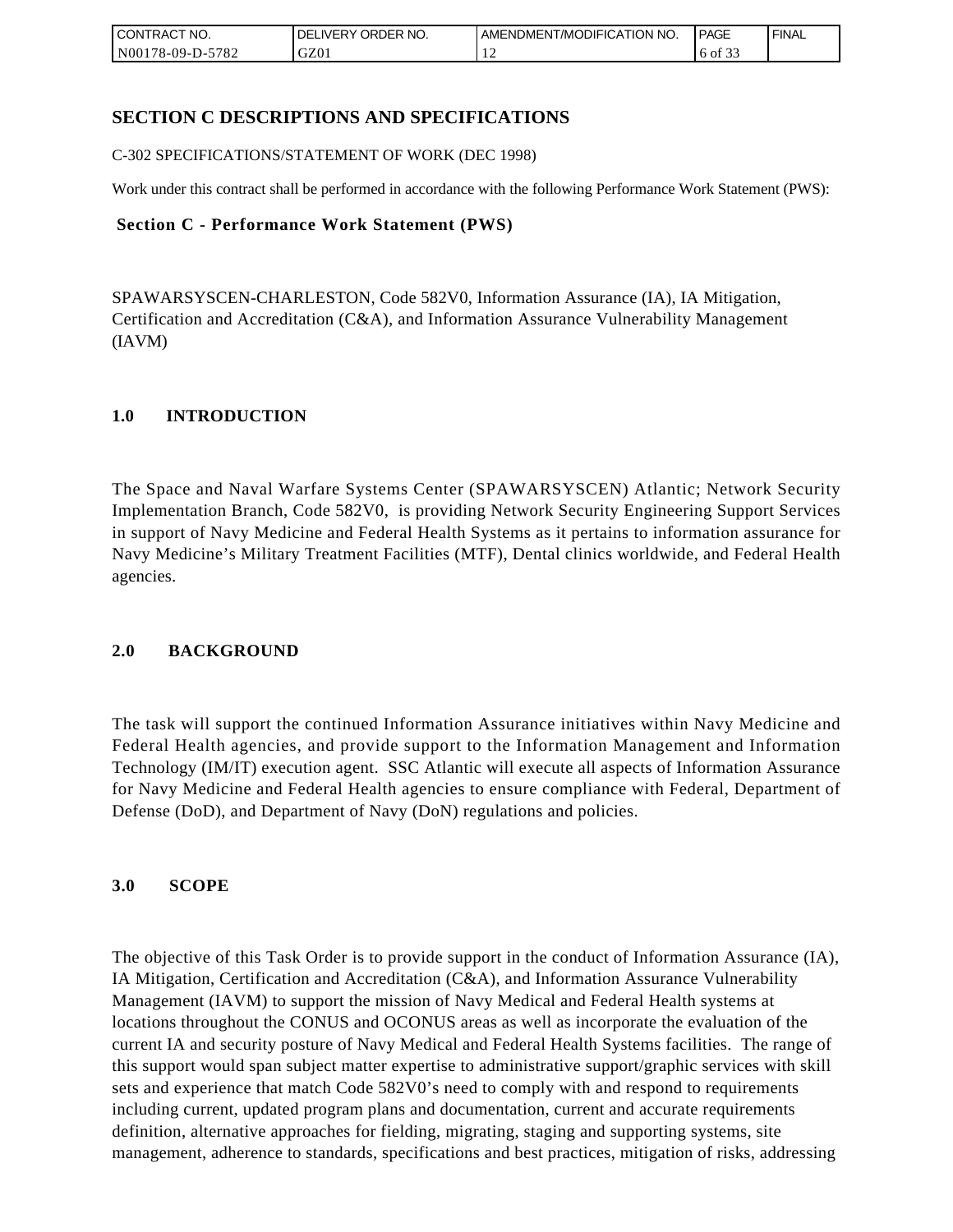| I CONTRACT NO.   | ORDER NO.<br><b>DELIVERY</b> | I AMENDMENT/MODIFICATION NO. | <b>PAGE</b>                    | ' FINAL |
|------------------|------------------------------|------------------------------|--------------------------------|---------|
| N00178-09-D-5782 | GZ01                         | $\overline{1}$               | $c \wedge c$<br>οt<br><u>.</u> |         |

issues and performing all Program and Project functions necessary to achieve the strategic goalds and objectives of SPAWAR's customers.

# **4.0 PLACE OF PERFORMANCE**

Work shall be performed at the SPAWARSYSCEN, Atlantic and in each of the following location(s):

- a. Contractor's Facility
- b. Bethesda, MD
- c. San Diego, CA
- d. New Orleans, LA
- e. NH Camp Pendleton, Ocean Side, CA
- f. NH Oak Harbor, WA
- g. NH Corpus Christi, TX
- h. NH Rota, Spain
- i. NH Guam
- j. NH Guantanamo Bay (Cuba)
- k. NH Cherry Point, NC
- l. NH Bremeerton, (Washington)
- m. NH Lemoore, CA
- n. NH Sigonella, Italy
- o. NH Napes, Italy
- p. NH Okinawa, Japan
- q. NH Pensacola, FL
- r. NH 29 Palms, CA
- s. NNMC Bethesda, Maryland
- t. NH Yokosuka, Japan
- u. NAMRU Jakarta (Indonesia)
- v. NAMR:U Cairo (Egypt)
- w. NH Pearl Harbor (Honolulu)
- x. NAMRU Lima (Peru)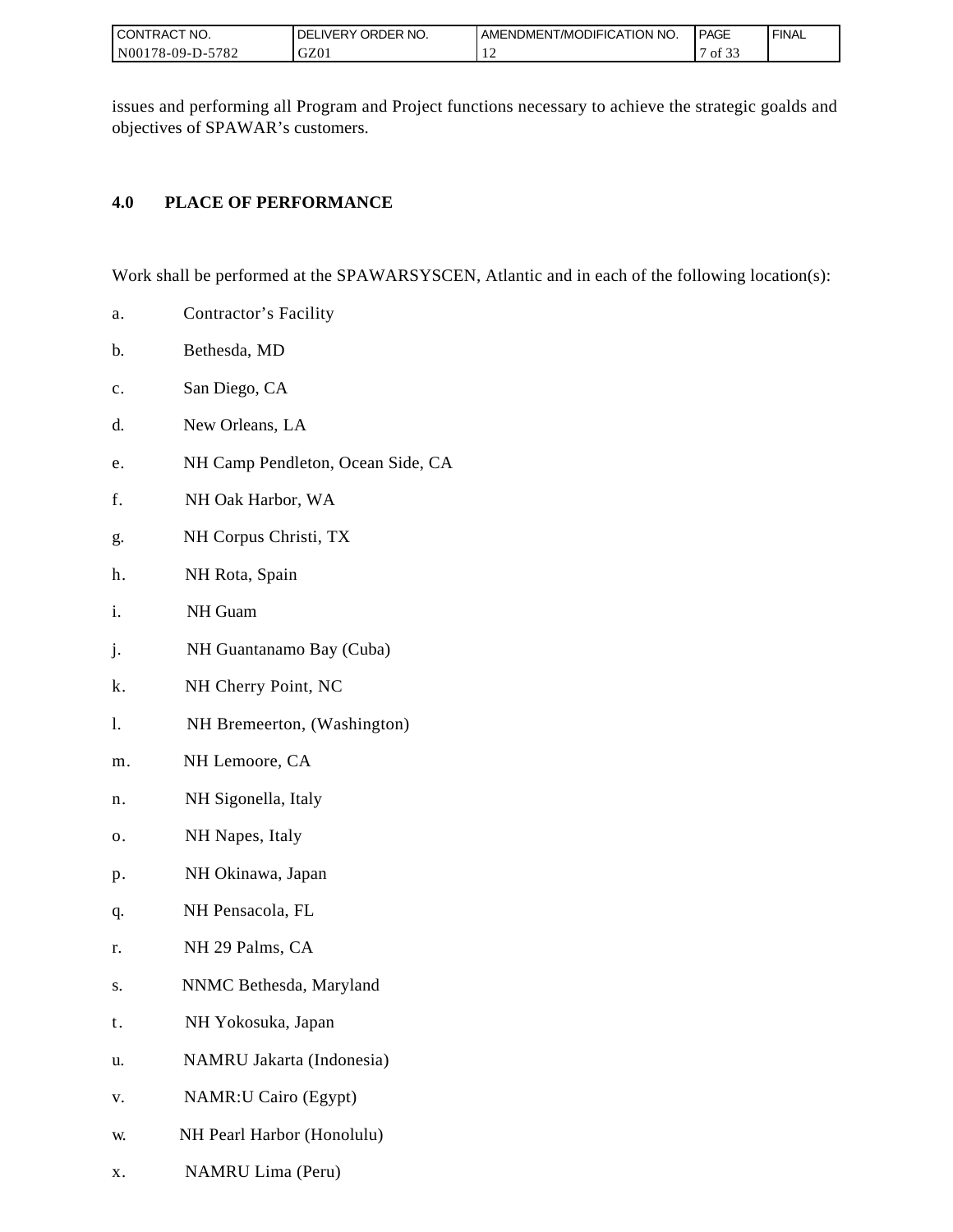| I CONTRACT NO.   | I DELIVERY ORDER NO. | AMENDMENT/MODIFICATION NO. | PAGE    | ' FINAL |
|------------------|----------------------|----------------------------|---------|---------|
| N00178-09-D-5782 | GZ01                 |                            | 8 of 33 |         |

## **5.0 APPLICABLE DIRECTIVES / REFERENCES**

The Contractor shall adhere to the following documents in accordance with paragraph 8.0, Performance Requirements.

| <b>Document Type</b> | No./Version | <b>Title</b>                 | Date           |
|----------------------|-------------|------------------------------|----------------|
| DoD Directive        |             | <b>Information Assurance</b> | $10-24-2002$   |
| 8500.1               |             | (IA)                         |                |
| DoD Instruction      |             | <b>Information Assurance</b> | $2 - 6 - 2003$ |
| 8500.2               |             | (IA) Implementation for      |                |
|                      |             | Automated                    |                |
|                      |             | Information<br>Systems       |                |
| DoD Regulation       |             | DoD Personnel Security       | 1-1987         |
| 5200.2-R             |             | Program                      |                |
| <b>SECNAVINST</b>    |             | Department of the Navy       | 3/10/1999      |
| 5510.30A             |             | <b>Personnel Security</b>    |                |
|                      |             | Program                      |                |
| <b>SECNAVINST</b>    |             | Department of the Navy       | 3/17/1999      |
| 5510.36              |             | <b>Information Security</b>  |                |
|                      |             | Program (ISP)                |                |

# **6.0 SECURITY and TRAINING SUPPORT**

SSC-A contractor personnel will have the appropriate clearances required for access to classified data as required. Prior to starting work on the task, SSC-A contractor personnel will have a minimum of an interim Secret Security Clearance granted by the Defense Industrial Security Clearance Office (DISCO) and will comply with IT access authorization requirements. In addition, SSC-A contractor personnel will possess the appropriate IT level of access for the required task and position assignment. SSC-A contractor personnel shall handle and safeguard any unclassified but sensitive and classified information in accordance with appropriate Department of Defense security regulations.

The Project Engineer shall determine if the appropriate IT Position Category has been assigned to the respective contractor personnel and inform the contractor of that determination based on the following criteria:

IT-1 Position - Positions in which the incumbent is responsible for the planning, direction, and implementation of a computer security program; major responsibility for the direction, planning and design of a computer system, including the hardware and software; or, can access a system during the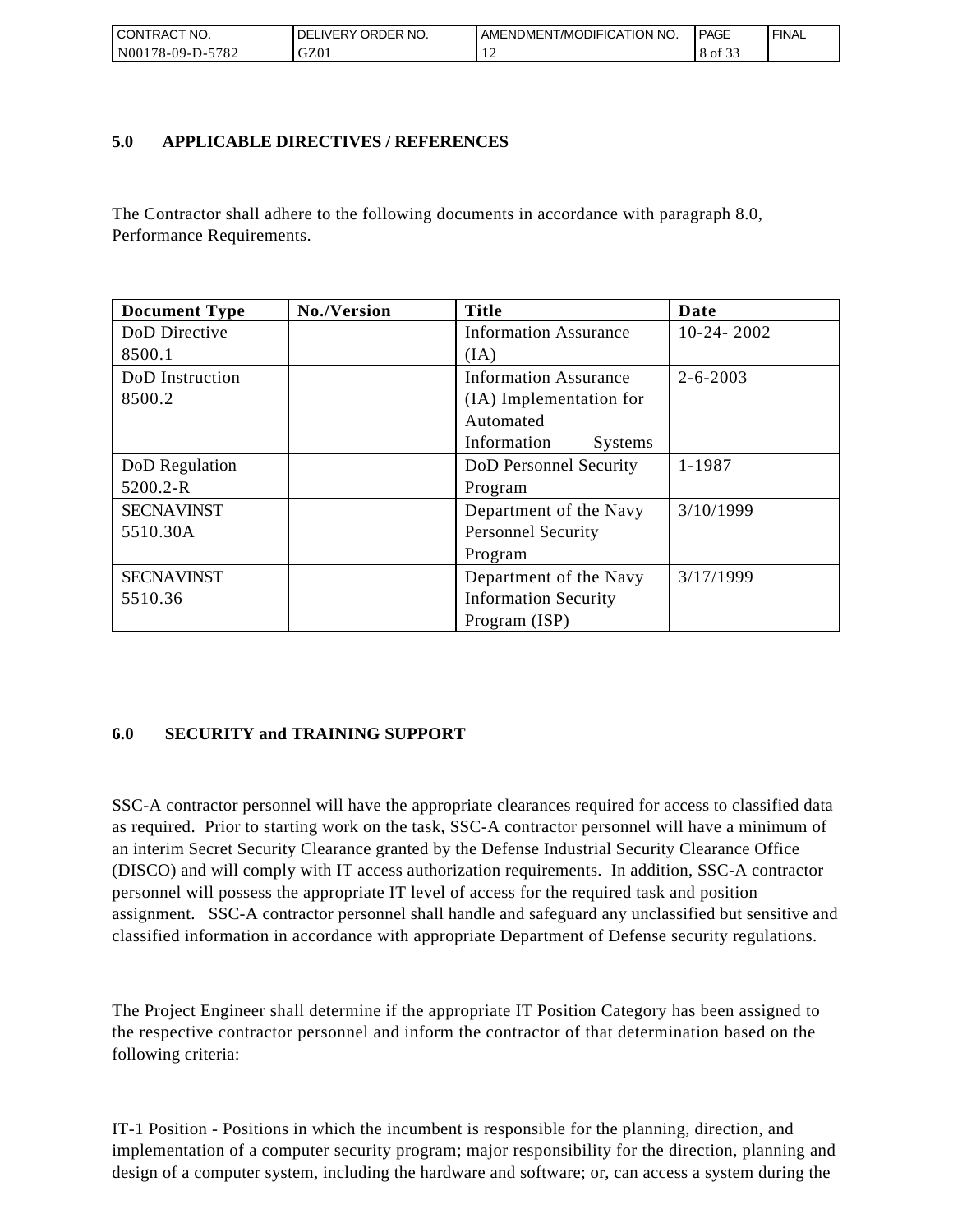| I CONTRACT NO.   | ' ORDER NO.<br>_IVERY<br>DELI | AMENDMENT/MODIFICATION NO. | <b>PAGE</b> | `FINAL |
|------------------|-------------------------------|----------------------------|-------------|--------|
| N00178-09-D-5782 | GZ01                          |                            | 9 of<br>. ٻ |        |

operation or maintenance in such a way, and with a relatively high risk for causing grave damage, or realize a significant personal gain. Personnel whose duties meet the criteria for IT-1 Position designation require a favorably adjudicated Single Scope Background Investigation (SSBI) or SSBI Periodic Reinvestigation (SSBI-PR). The SSBI or SSBI-PR shall be updated a minimum of every 5 years.

IT-II Position - Positions in which the incumbent is responsible for the direction, planning, design, operation, or maintenance of a computer system, and whose work is technically reviewed by a higher authority at the IT-II Position level to insure the integrity of the system. Personnel whose duties meet the criteria for an IT-II Position require a favorably adjudicated National Agency Check (NAC).

IT-III Position - All other positions involved in computer activities. Incumbent in this position has non-privileged access to one or more DoD information systems/applications or database to which they are authorized access. Personnel whose duties meet the criteria for an IT-III Position designation require a favorably adjudicated NAC.

Contractor's request for visit authorization shall be submitted in the appropriate format and coordinated with the SSC-C Project Office.

# **6.1 Personnel Common Access Card (CAC) and PKI Requirements**

SSC-A contractor personnel are required to obtain a Common Access Card (CAC) with PKI for access to Department of Defense facilities (CONUS and OCONUS) and websites. In addition, a hardware solution to securely read the card via a personal computer, and approved software for reading the CAC (ex. ActiveGold) is required.

# **6.2 Personnel Supporting Information Assurance (IA) functions**

In accordance with clause 252.239-7001, Contractor personnel supporting Information Assurance (IA) functions shall be appropriately trained and certified prior to being engaged in IA related work. IA Personnel shall be in full compliance with DoD 8570.01-M, Information Assurance Workforce Improvement Program (PWS ref 2.1.\$) and DoDD 8570.1, IA Training, Certification, and Workforce Management (PWS ref 2.1.\$). This includes personnel training being certified/accredited at the appropriate levels of IAT I-III and IAM I-III. This will be verified by the contracting officer who will ensure that contractor personnel are entered in to the Defense Eligibility Enrollment System (DEERS) or other appropriate database. The contractor shall also provide the requested mix of labor categories pertaining to IA applicable tasks as directed by the PCO or Task Order in support of IA training requirements. Contractor personnel not certified within 6 months of assignment of IA duties or who fails to maintain their certified status will not be permitted to carry out the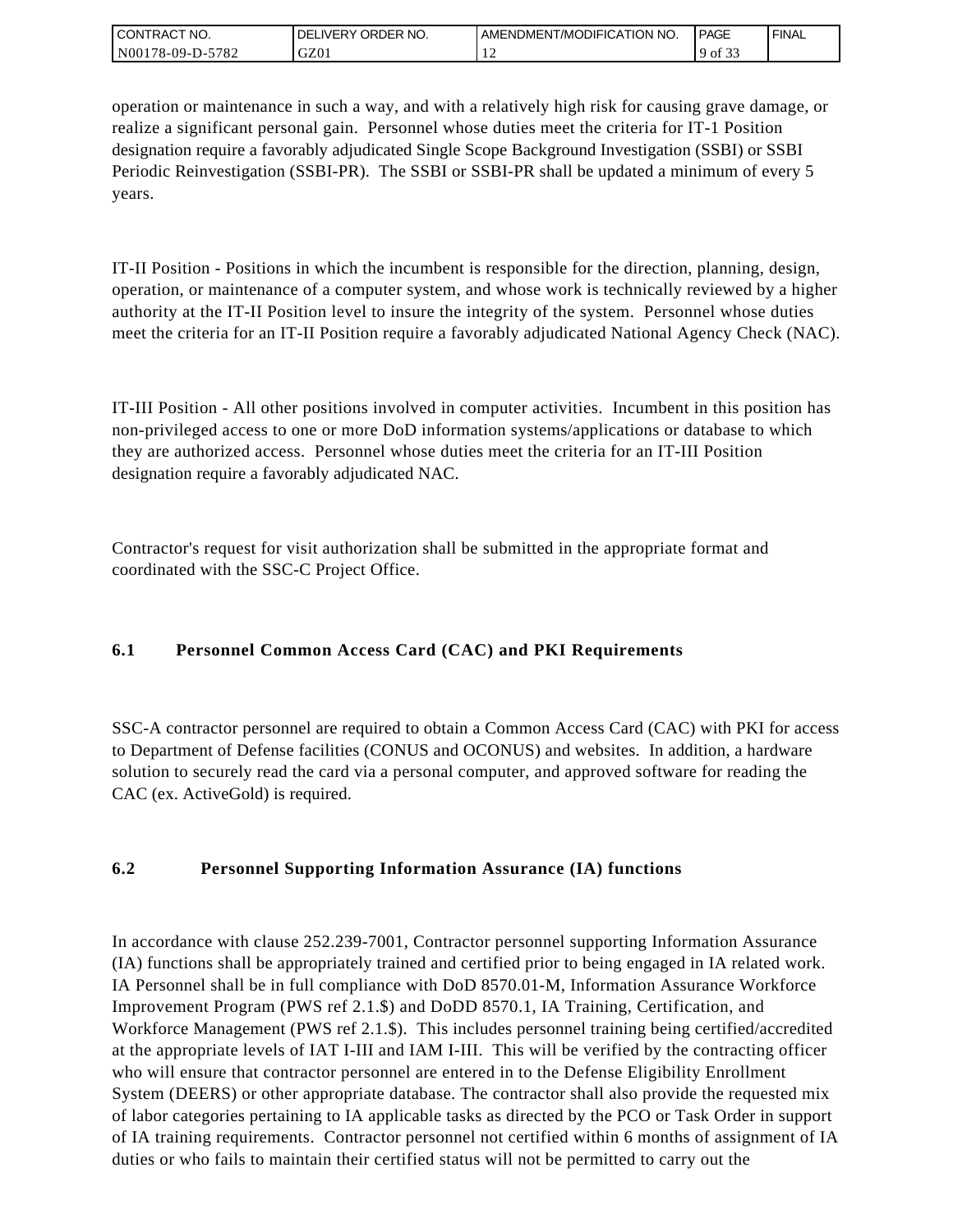| I CONTRACT NO.         | ORDER <sup>'</sup><br>NO.<br><b>DELIVERY</b> | AMENDMENT/MODIFICATION NO. | <b>PAGE</b>                   | ' FINAL |
|------------------------|----------------------------------------------|----------------------------|-------------------------------|---------|
| N00178-09-D-5<br>-5782 | GZ01                                         | . .                        | $\sim$ $\sim$ $\sim$<br>of 33 |         |

responsibilities of the position, and shall be replaced with personnel that meet the minimum certification requirements as mandated above.

## **7.0 CONTRACTING OFFICER'S REPRESENTATIVE (COR)**

The COR for this task order is Cinnamon Buelk, Code 58200, [cinnamon.buelk@navy.mil,](mailto:cinnamon.buelk@navy.mil) (843) 218-3810. The Project Engineer is Joe Henline, Code 582M1, joseph.henline@navy.mil, (843) 218-4364.

# **8.0 PERFORMANCE REQUIREMENTS**

The contractor shall provide support to SPAWARSYSCEN Atlantic in conducting Information Assurance (IA), IA Mitigation, Certification and Accreditation (C&A), and Information Assurance Vulnerability Management (IAVM) to support the mission of Navy Medical and Federal Health agencies at locations throughout the CONUS and OCONUS areas as well as incorporate the evaluation of the current IA and security posture of Navy Medical and Federal Health facilities in accordance with DoD 8500.1 and 8500.2. The contractor shall provide support to SPAWAR Atlantic in the conduct of Certification and Accreditation (C&A) efforts to support the mission of Navy Medical and Federal Health systems. The contractor shall also assist in prioritizing short and long term initiatives considering strategic planning alignment, budget, and available funding.

# **8.1 Sub-Task 1. Project Management Support**

8.1.1 The contractor shall provide support to SPAWAR Atlantic in the conduct of Information Assurance (IA), IA Mitigation, Certification and Accreditation (C&A), Navy Medicine Network Operations Center (NOC) and Information Assurance Vulnerability Management (IAVM).

8.1.2 The contractor shall appoint a program manager specifically charted with the responsibility of interfacing with the Government on all matters pertaining to this Performance Work Statement. The Program Manager shall direct the contractor's effort through the company's internal management system that shall provide project progress visibility to assure on-time completion of contract requirements. The contractor shall also use best industry practices including ISO/IEC 15288 for System life cycle processes and ISO/IEC 12207 for Software life cycle processes. This shall include providing technical program and project management support that will mitigate the risks to successful program and compliance with SSC Atlantic's Capability Maturity Model Integration (CMMI) Engineering Process Office (EPO) program. The contractor as part of a team will support projects at SPAWAR Atlantic at CMMI Level III. The contractor will be required to utilize the processes and procedures already established for the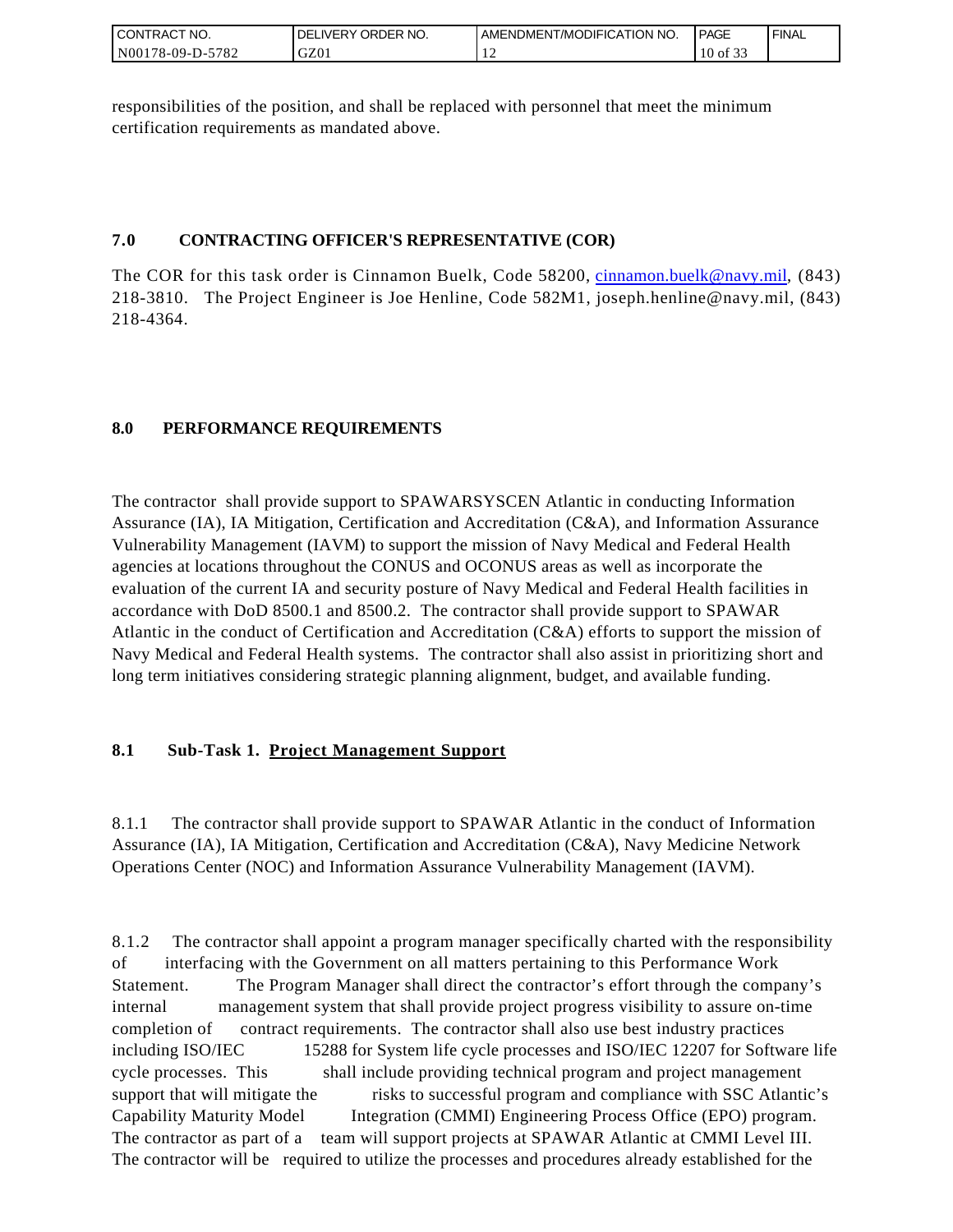| <b>CONTRACT NO.</b> | ' ORDER NO.<br><b>DELIVERY</b> | I AMENDMENT/MODIFICATION NO. | PAGE                  | ' FINAL |
|---------------------|--------------------------------|------------------------------|-----------------------|---------|
| N00178-09-D-5782    | GZ0 <sub>1</sub>               |                              | 0.22<br>$\cdot$ of 3. |         |

project and the CMMI program, and deliver products that are compliant with the aforementioned processes and procedures. These tasks require the contractor to research and analyze technical and management information and data, costs, performance trends, and project progress based on earned value management (EVM). The contractor shall participate in design reviews, technical reviews, audits and discussions, and shall provide SPAWAR Atlantic with management status reports that will be updated and delivered on a weekly/monthly basis, or as required.

## **8.2 Sub-Task 2. Facilitation**

8.2.1 The contractor shall assist in planning, coordinating, and facilitating meetings with the principals, develop material to support the meetings, and ensure all action items are tracked through completion. Meetings shall be held weekly unless otherwise directed.

## **8.3 Sub-Task 3. SCTS Deployment Support**

8.3.1 The contractor shall conduct the installation of the JTF/GNO mandated SCTS system to support the IAVM program at locations throughout the CONUS and OCONUS areas.

### **8.4 Sub-Task 4. Network Device Hardening Analysis**

8.4.1 The contractor shall provide assistance in the management of the network perimeter improvement by ensuring that approved policies are implemented and controlled at the Outside Security Screening Router (OSSR) ACL, Firewall ruleset, and IPSs. This will ensure that only approved Ports, Protocols, Services (PPS) necessary to do business are opened.

### **8.5 Sub-Task 5. Site Network IA Assessment Support**

8.5.1 The contractor shall provide support to SPAWAR Atlantic in the conduct of IA Tiger Team efforts at locations throughout the CONUS and OCONUS areas. These Tiger Team efforts would incorporate the evaluation of the current IA and security posture of these facilities. Final reports would be generated and delivered to SPAWAR Atlantic to support mitigation efforts and the development of an overall IA strategy.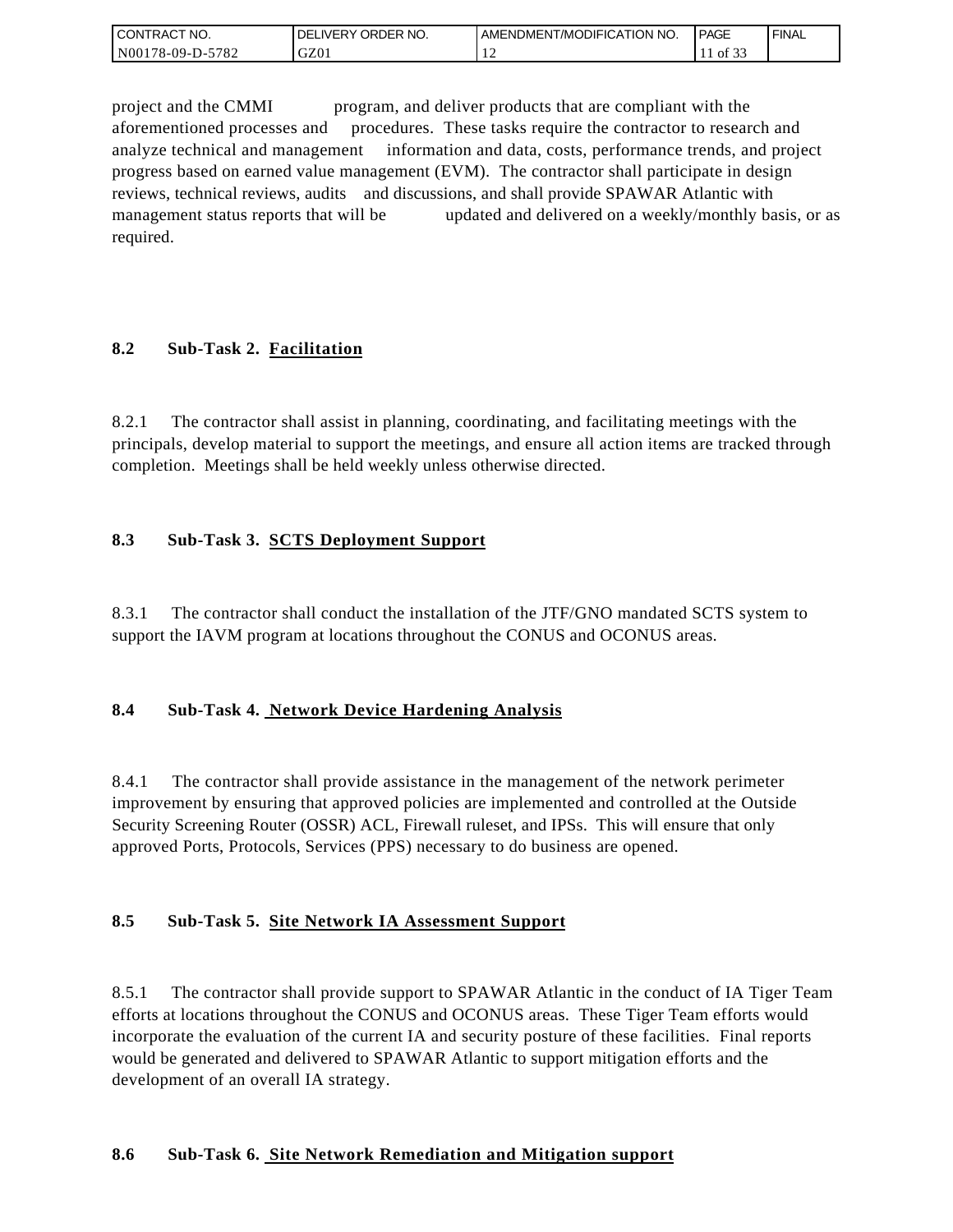| I CONTRACT NO.   | ´ORDER NO.<br><b>DELIVERY</b> | <b>JAMENDMENT/MODIFICATION NO.</b> | <b>PAGE</b> | `FINAL |
|------------------|-------------------------------|------------------------------------|-------------|--------|
| N00178-09-D-5782 | GZ01                          | . .                                | $12.01$ s.  |        |

8.6.1 The contractor shall conduct the mitigation efforts at locations throughout the CONUS and OCONUS areas. These efforts will incorporate the evaluation of the current IA and security posture of these facilities in accordance with 8500.1 and 8500.2. Also provide final reports to SPAWAR Atlantic that can assist in the development of an overall Enterprise mitigation strategy.

# **8.7 Sub-Task 7. Program of Record and Site Certification and Accreditation Packages**

8.7.1 The contractor shall provide support to SPAWAR Atlantic in the conduct of Certification and Accreditation (C&A) efforts. These efforts would be in accordance with Navy Medical and Federal Health systems IA documentation at various locations throughout the CONUS and OCONUS areas, as required.

## **8.8 Sub-Task 8. Navy Medicine Network Operations Center Support**

8.8.1 The contractor shall provide support to SPAWAR Atlantic in the 24 x 7 x 365 operations of the Navy Medicine Operations Center. These efforts will incorporate IA, router analysis, firewall analysis, and IAVA compliance.

### **9.0 GOVERNMENT FURNISHED INFORMATION**

Not applicable.

# **10.0 GOVERNMENT FURNISHED MATERIAL**

Not Applicable

### **11.0 GOVERNMENT FURNISHED EQUIPMENT**

Not Applicable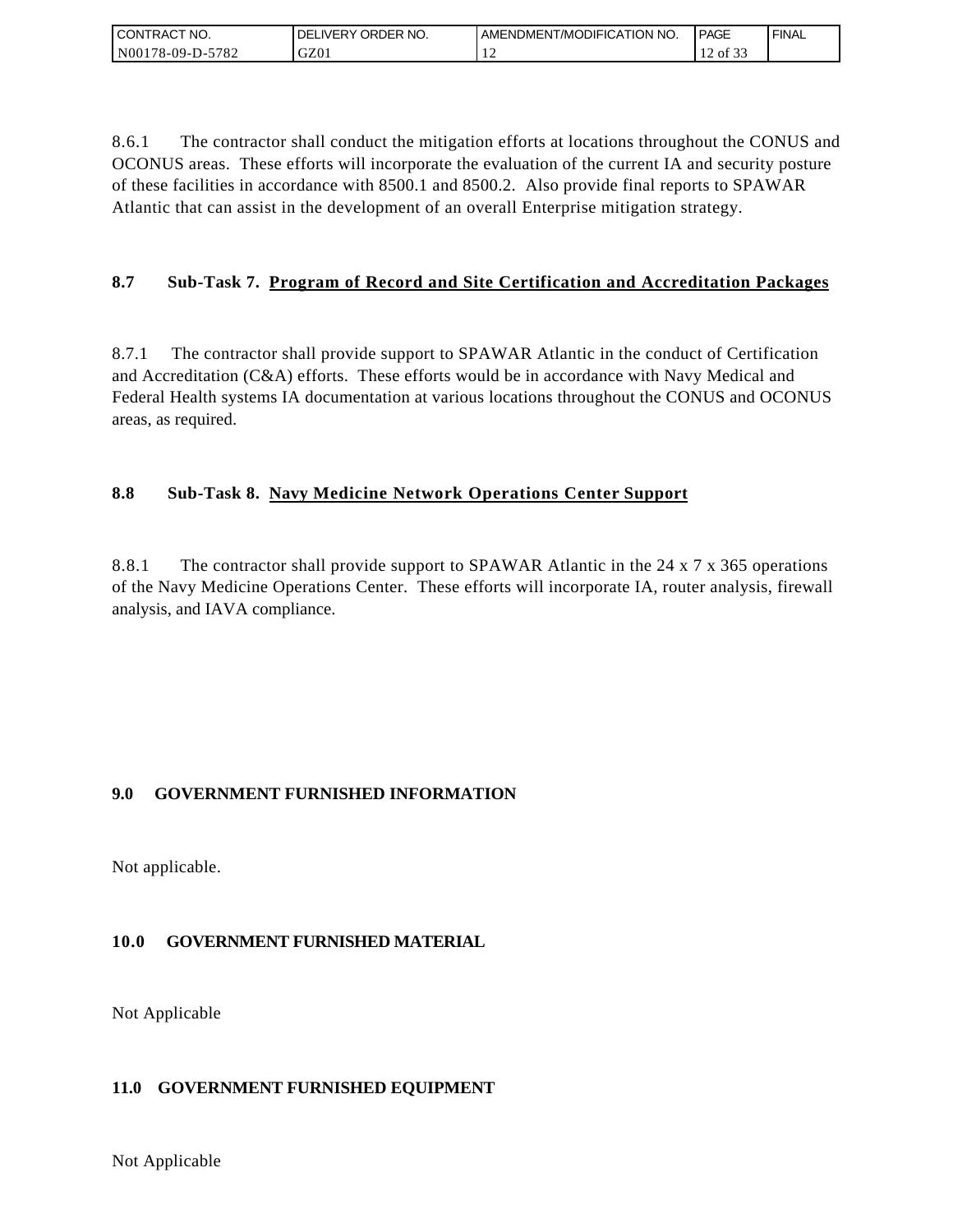| CONTRACT NO.            | ORDER NO.<br><b>DELIVERY</b> | AMENDMENT/MODIFICATION NO. | <b>PAGE</b>    | ' FINAL |
|-------------------------|------------------------------|----------------------------|----------------|---------|
| 5782<br>$NO0178-09-D-2$ | GZ01                         |                            | ΟĪ<br><u>.</u> |         |

### **12.0 CONTRACTOR FURNISHED MATERIAL**

Miscellaneous Other Direct Costs (ODCs) such as FedEx shipping.

## **13.0 CONTRACTOR FURNISHED EQUIPMENT**

Not Applicable

## **14.0 TRAVEL REQUIREMENTS**

When it becomes necessary for the contractor to travel, the contractor shall submit a request, via email, to the SPAWARSYSCEN Atlantic Task Order Manager seeking approval to travel before initiating any travel plans. All travel claims shall make reference to the e-mail, letter or phone call that granted approval. Failure to gain prior approval may result in disallowance of invoiced travel claims. Emergent travel as directed by the Project Engineer for upgrade support and engineering solutions provided efforts are fair and reasonable and in accordance with the Joint Travel Regulations.

Estimated travel locations are as follows. The following trips are per annum.

| To                      | # of Trips                  | # of people                 |
|-------------------------|-----------------------------|-----------------------------|
| San Diego, CA           | 2                           | 2                           |
| Ocean Side, CA          | 2                           | 2                           |
| New Orleans, LA         | $\overline{c}$              | 2                           |
| Oak Harbor, WA          | $\overline{2}$              | $\overline{2}$              |
| Corpus Christi,<br>ТX   | $\mathcal{D}_{\mathcal{L}}$ | $\mathcal{D}_{\mathcal{L}}$ |
| Rota Spain              | 2                           | 2                           |
| Guam                    | $\overline{2}$              | 2                           |
| Guantanamo Bay,<br>Cuba | $\mathcal{D}_{\mathcal{L}}$ | $\mathcal{D}_{\mathcal{L}}$ |
| Cherry Point, NC        | 2                           | 2                           |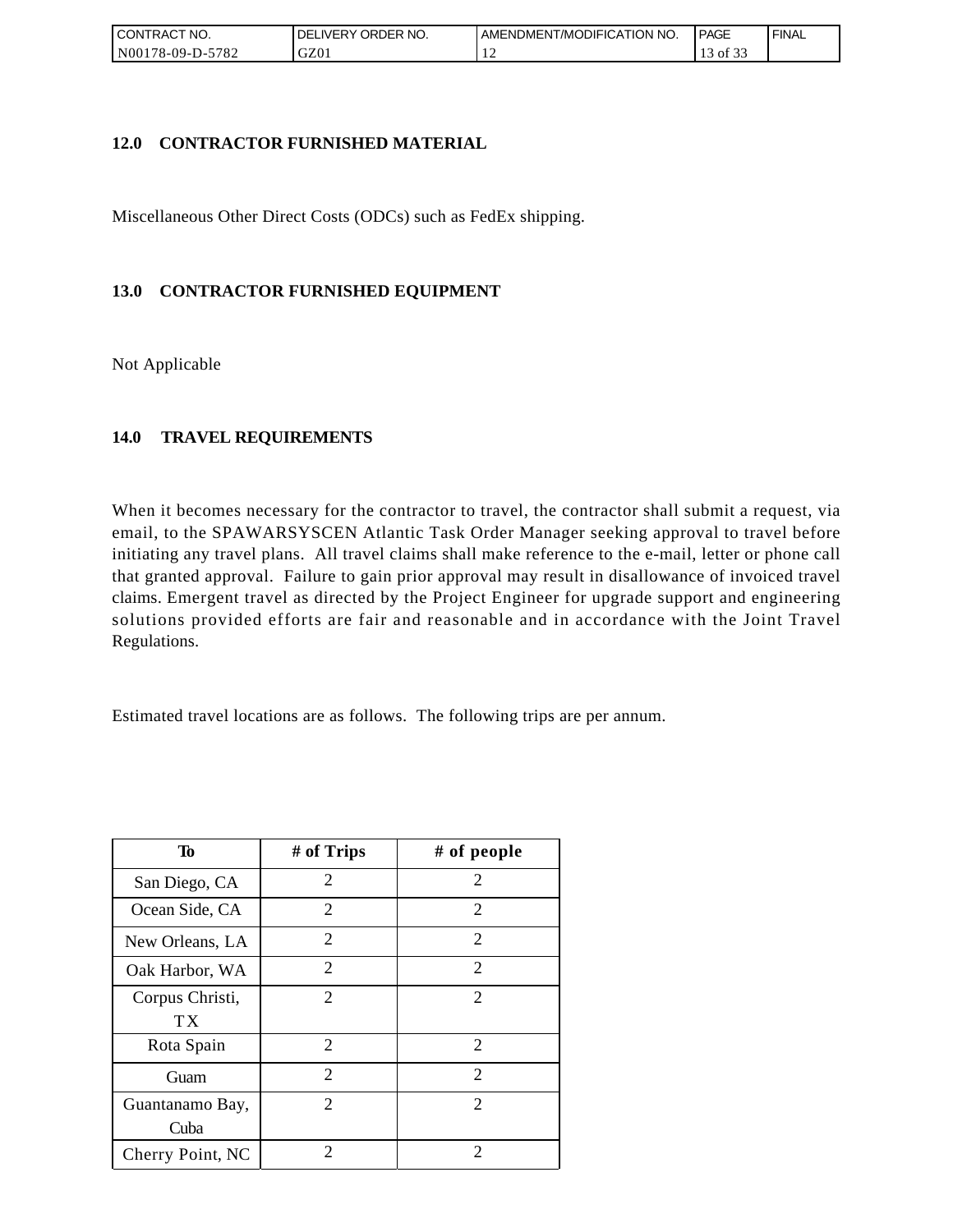| <b>CONTRACT NO.</b>               | NO.<br>ORDER<br><b>DELIVERY</b> | AMENDMENT/MODIFICATION NO. | <b>PAGE</b> | ' FINAL |
|-----------------------------------|---------------------------------|----------------------------|-------------|---------|
| N001<br>5782<br>$3178 - 09 - D -$ | GZ01                            | . .                        | ΟĪ          |         |

| CONTRACT NO.                                                                   | DELIVERY ORDER NO.                                                                                                                                                                                                                                            |                | AMENDMEN |
|--------------------------------------------------------------------------------|---------------------------------------------------------------------------------------------------------------------------------------------------------------------------------------------------------------------------------------------------------------|----------------|----------|
| N00178-09-D-5782                                                               | GZ01                                                                                                                                                                                                                                                          |                | 12       |
|                                                                                |                                                                                                                                                                                                                                                               |                |          |
| Brenerton,                                                                     | 3                                                                                                                                                                                                                                                             | 2              |          |
| Washington                                                                     |                                                                                                                                                                                                                                                               |                |          |
| LeMoore,                                                                       | 2                                                                                                                                                                                                                                                             | 2              |          |
| California                                                                     |                                                                                                                                                                                                                                                               |                |          |
| Sigonella, Italy                                                               | $\overline{2}$                                                                                                                                                                                                                                                | $\overline{2}$ |          |
| Naples, Italy                                                                  | $\mathbf{2}$                                                                                                                                                                                                                                                  | $\overline{2}$ |          |
| Okinawa, Japan                                                                 | $\overline{2}$                                                                                                                                                                                                                                                | 2              |          |
| Pensacola, FL                                                                  | 3                                                                                                                                                                                                                                                             | 2              |          |
| 29 Palms, CA                                                                   | 3                                                                                                                                                                                                                                                             | $\overline{c}$ |          |
| Bethesda,                                                                      | 6                                                                                                                                                                                                                                                             | $\overline{2}$ |          |
| Maryland                                                                       |                                                                                                                                                                                                                                                               |                |          |
| Yokosuka, Japan                                                                | $\overline{2}$                                                                                                                                                                                                                                                | $\overline{2}$ |          |
| Jakarta, Indonesia                                                             | 2                                                                                                                                                                                                                                                             | $\overline{2}$ |          |
| Cairo, Egypt                                                                   | 2                                                                                                                                                                                                                                                             | 2              |          |
| Pearl Harbor, HI                                                               | $\overline{2}$                                                                                                                                                                                                                                                | 2              |          |
| Lima, Peru                                                                     | $\overline{2}$                                                                                                                                                                                                                                                | 2              |          |
| a.<br>b.<br>$\mathbf{c}$ .<br>d.<br>e.<br>f.<br>White Papers - CDRL A006<br>g. | Conference, Meeting Minutes and Presentation Reports a<br>Technical Reports as required - CDRL A002<br>Monthly Status Reports - CDRL A003<br>Monthly Financial Reports - CDRL A004<br>Weekly Activity Reports (WAR) - CDRL A005<br>NOC Operations - CDRL A007 |                |          |
| h.                                                                             | Network Architecture Analysis Design as required – CDI                                                                                                                                                                                                        |                |          |
|                                                                                | Type of Technical Reports - A002                                                                                                                                                                                                                              |                |          |
| <b>NOC</b> Operations<br>Network Architecture Analysis Design                  |                                                                                                                                                                                                                                                               |                |          |
| <b>Mitigation Reports</b>                                                      |                                                                                                                                                                                                                                                               |                |          |
| <b>SSAA Gap Analysis</b>                                                       |                                                                                                                                                                                                                                                               |                |          |
|                                                                                |                                                                                                                                                                                                                                                               |                |          |

#### **15.0 DELIVERABLES**

- a. Conference, Meeting Minutes and Presentation Reports as required CDRL A001
- b. Technical Reports as required CDRL A002
- c. Monthly Status Reports CDRL A003
- d. Monthly Financial Reports CDRL A004
- e. Weekly Activity Reports (WAR) CDRL A005
- f. White Papers CDRL A006
- g. NOC Operations CDRL A007
- h. Network Architecture Analysis Design as required CDRL A008

| <b>Type of Technical Reports – A002</b> |
|-----------------------------------------|
| <b>NOC</b> Operations                   |
| Network Architecture Analysis Design    |
| <b>Mitigation Reports</b>               |
| <b>SSAA Gap Analysis</b>                |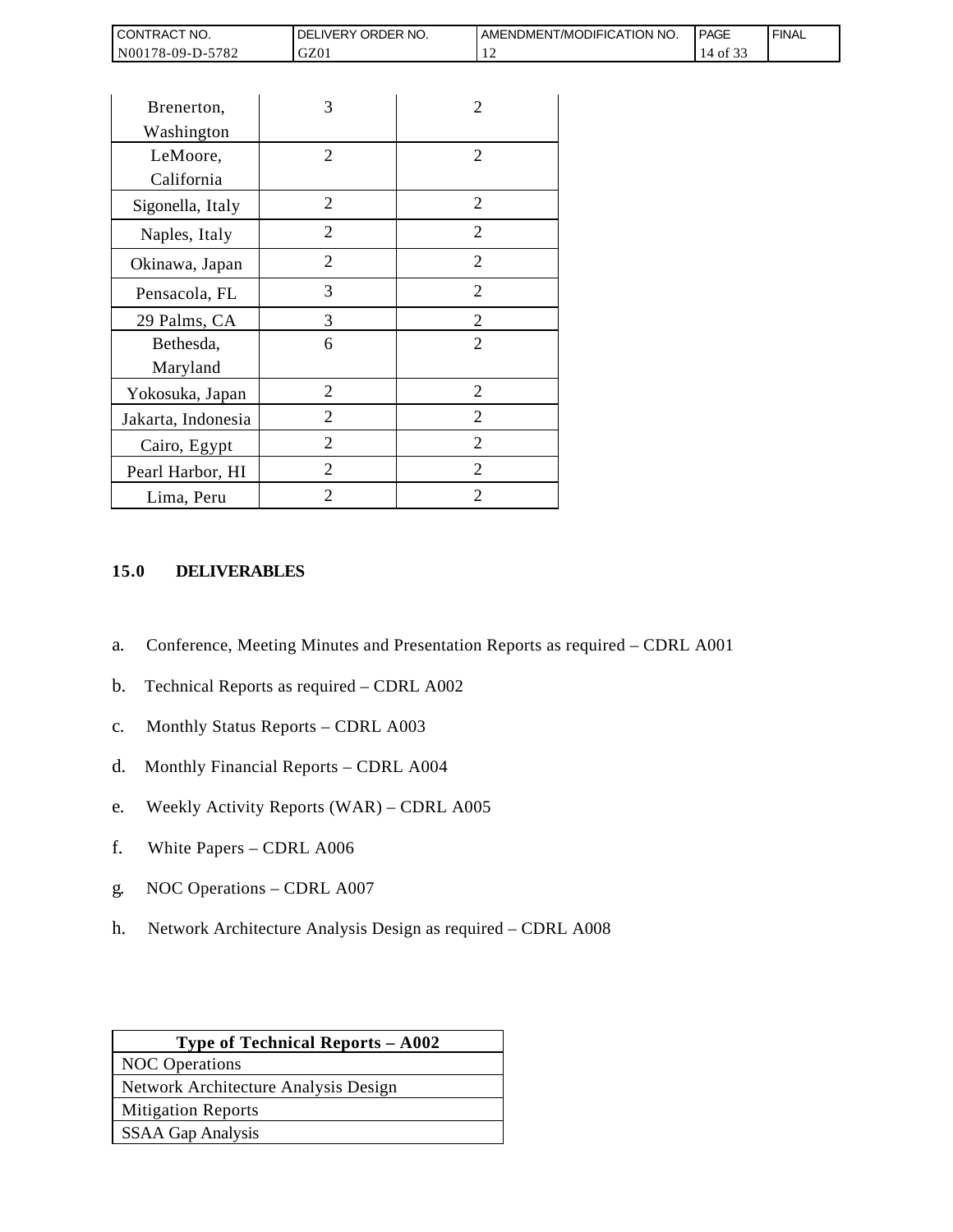| CONTRACT NO.            | ORDER NO.<br>DELI<br>_IVERY | AMENDMENT/MODIFICATION NO. | <b>PAGE</b> | ' FINAL |
|-------------------------|-----------------------------|----------------------------|-------------|---------|
| 5782<br>  N00178-09-D-5 | GZ01                        |                            | ΟĪ<br>ັ້    |         |

#### **16.0 WORKLOAD ESTIMATE**

The following workload data is provided for informational purposes only to assist you in estimating the price of this Contract.

Number of man-hours: 121,408 per year

Other Direct Costs: \$300,000 per year

#### C-313 SECURITY REQUIREMENTS (DEC 1999)

The work to be performed under this contract as delineated in the DD Form 254, Attachment No. 2 [Contracting officer insert attachment number] involves access to and handling of classified material up to and including Secret.

In addition to the requirements of the FAR 52.204-2 "Security Requirements" clause, the Contractor shall appoint a Security Officer, who shall (1) be responsible for all security aspects of the work performed under this contract, (2) assure compliance with the National Industry Security Program Operating Manual (DODINST 5220.22M), and (3) assure compliance with any written instructions from the Security Officer Code OA1, SPAWAR Systems Center Charleston, P.O. Box 190022, North Charleston, SC 29419-9022.

#### C-315 WORKWEEK (DEC 1999)

(a) All or a portion of the effort under this contract will be performed on a Government installation. The normal workweek for Government employees at SPAWAR Systems Center Charleston and its Detachments is Monday through Friday 0730 to 1600. Work at this Government installation, shall be performed by the contractor within the normal workweek unless differing hours are specified on the individual task orders. Following is a list of holidays observed by the Government:

Name of Holiday Time of Observance

New Year's Day 1 January

Martin Luther King Jr. Day Third Monday in January

President's Day Third Monday in February

Memorial Day Last Monday in May

Independence Day 4 July

Labor Day First Monday in September

Columbus Day Second Monday in October

Veteran's Day 11 November

Thanksgiving Day Fourth Thursday in November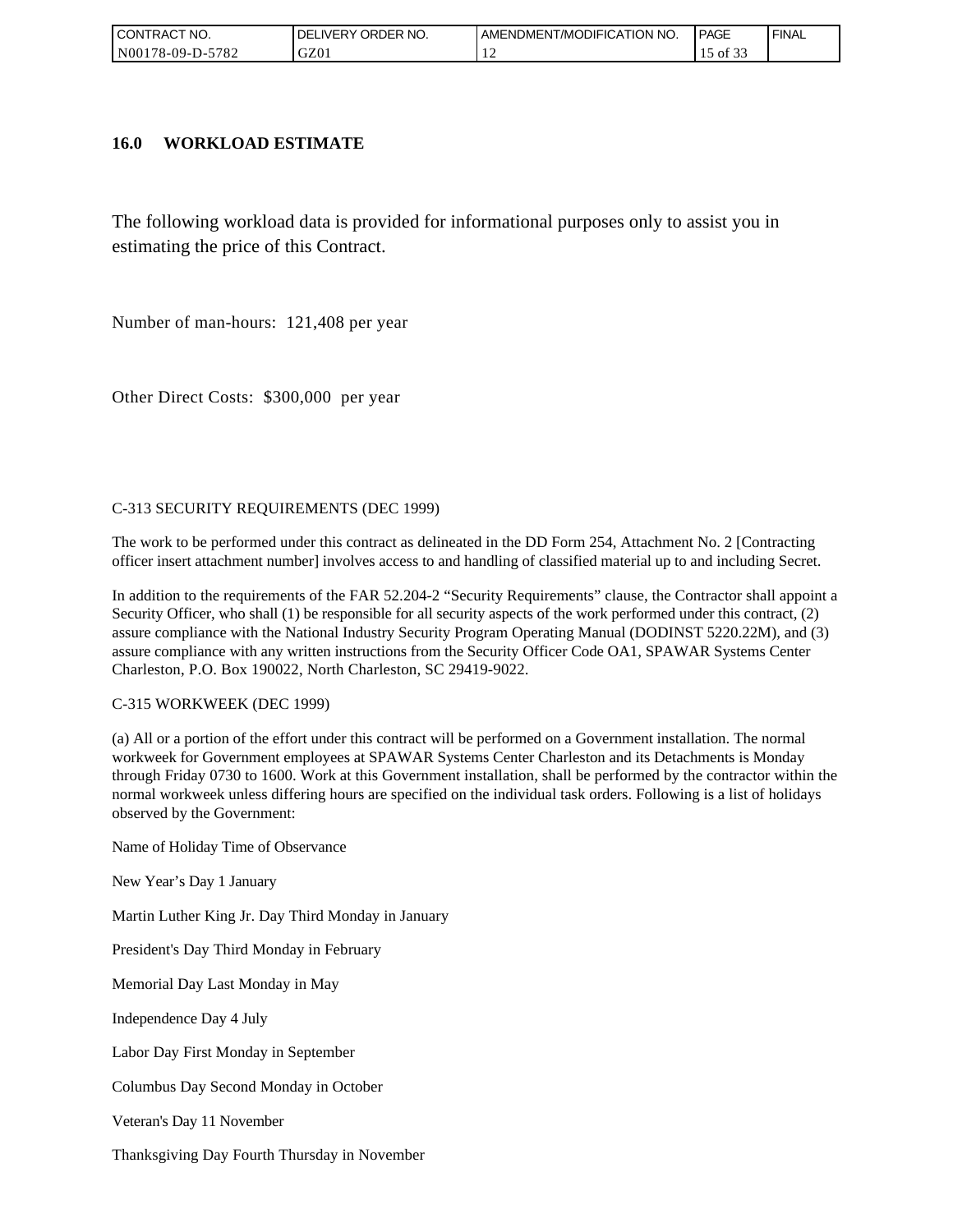| <b>CONTRACT NO.</b> | I DELIVERY ORDER NO. | AMENDMENT/MODIFICATION NO. | PAGE           | ' FINAL |
|---------------------|----------------------|----------------------------|----------------|---------|
| N00178-09-D-5782    | GZ01                 |                            | 0Ī<br>16<br>ີ່ |         |

Christmas Day 25 December

(b) If any of the above holidays occur on a Saturday or a Sunday, then such holiday shall be observed by the Contractor in accordance with the practice as observed by the assigned Government employees at the using activity.

(c) If the Contractor is prevented from performance as the result of an Executive Order or an administrative leave determination applying to the using activity, such time may be charged to the contract as direct cost provided such charges are consistent with the Contractor's accounting practices.

(d) This contract does not allow for payment of overtime during the normal workweek for employees who are not exempted from the Fair Labor Standards Act unless expressly authorized by the Ordering Officer. Under Federal regulations the payment of overtime is required only when an employee works more than 40 hours in a normal week period.

#### C-317 NOTICE TO CONTRACTOR OF CERTAIN DRUG DETECTION PROCEDURES (DEC 1999)

(a) Pursuant to Navy policy applicable to both Government and contractor personnel, measures will be taken to prevent the introduction and utilization of illegal drugs and related paraphernalia into Government Work areas.

(b) In furtherance of the Navy's drug control program, unannounced periodic inspections of the following nature may be conducted by installation security authorities:

(1) Routine inspection of contractor occupied work spaces.

(2) Random inspections of vehicles on entry or exit, with drug detection dog teams as available, to eliminate them as a safe haven for storage of or trafficking in illegal drugs.

(3) Random inspections of personnel possessions on entry or exit from the installation.

(c) When there is probable cause to believe that a contractor employee on board a naval installation has been engaged in use, possession or trafficking of drugs, the installation authorities may detain said employee until the employee can be removed from the installation, or can be released to the local authorities having jurisdiction.

(d) Trafficking in illegal drug and drug paraphernalia by contract employees while on a military vessel/installation may lead to possible withdrawal or downgrading of security clearance, and/or referral for prosecution by appropriate law enforcement authorities.

(e) The contractor is responsible for the conduct of employees performing work under this contract and is, therefore, responsible to assure that employees are notified of these provisions prior to assignment.

(f) The removal of contractor personnel from a Government vessel or installation as a result of the drug offenses shall not be cause for excusable delay, nor shall such action be deemed a basis for an equitable adjustment to price, delivery or other provisions of this contract.

#### C-718 ACCESSIBILITY OF ELECTRONIC AND INFORMATION TECHNOLOGY (JUN 2001)

(a) Each Electronic and Information Technology (EIT) supply or service provided under this contract shall comply with the EIT Accessibility Standards listed below:

[The Contracting Officer shall consult with the program office to determine which standards listed in subsection (a) apply and shall check all applicable standards prior to issuing the solicitation.]

\_\_36 C.F.R. § 1194.21 (Software Applications and operating systems

\_\_36 C.F.R. § 1194.22 (Web-based and internet information and applications)

\_\_36 C.F.R. § 1194.23 (Telecommunications products)

\_\_36 C.F.R. § 1194.24 (Video and multimedia products)

\_\_36 C.F.R. § 1194.25 (Self contained, closed products)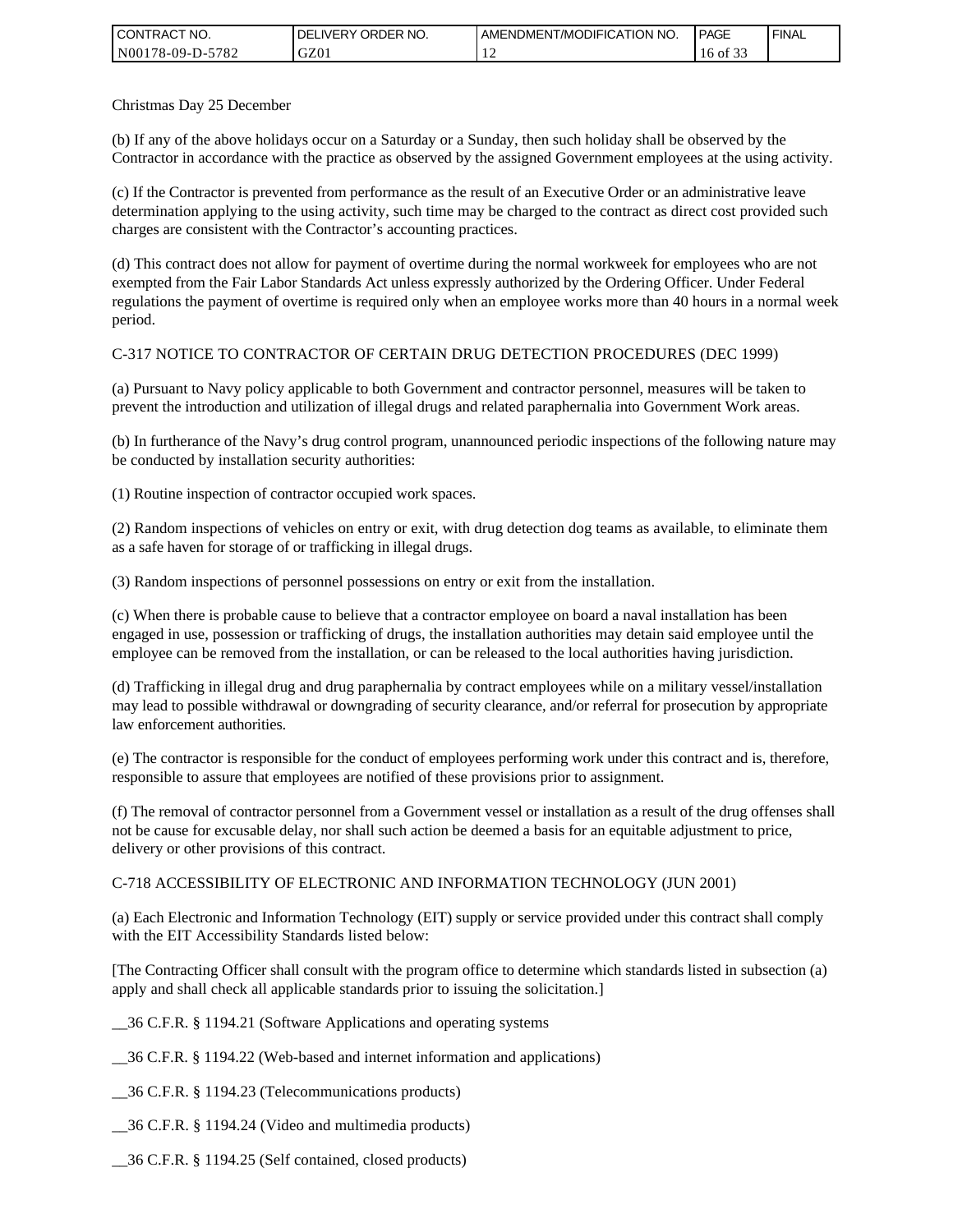| <b>CONTRACT NO.</b> | ' ORDER NO.<br><b>DELIVERY</b> | AMENDMENT/MODIFICATION NO. | <b>PAGE</b>      | ' FINAL |
|---------------------|--------------------------------|----------------------------|------------------|---------|
| N00178-09-D-5782    | GZ01                           |                            | 0.22<br>Οİ<br>ັ້ |         |

\_\_36 C.F.R. § 1194.26 (Desktop and portable computers)

In addition, each EIT supply or service provided under this contract shall comply with 36 C.F.R. § 1194.31 (Functional performance criteria) and 36 C.F.R. § 1194.41 (Information, documentation, and support).

(b) If the Contracting Officer determines that any supply or service delivered under this contract does not comply with the EIT Accessibility Standards, the Contracting Officer will notify the Contractor in writing accordingly. If the Contractor fails to promptly correct or replace the nonconforming products or services with conforming products or services within the delivery schedule contained in the contract, the Government will have the rights and remedies contained in the contract.

(End of specification)

#### C-719 EXEMPTION FROM ELECTRONIC AND INFORMATION TECHNOLOGY ACCESSIBILITY REQUIREMENTS (JUN 2001)

(a) The Government has determined that the following exemption(s) to the Electronic and Information Technology (EIT) Accessibility Standards (36 C.F.R. § 1194) are applicable to this procurement:

\_\_\_\_ The EIT to be provided under this contract has been designated as a National Security System.

The EIT acquired by the contractor is incidental to this contract.

\_\_\_\_ The EIT to be provided under this contract would require a fundamental alteration in the nature of the product or its components in order to comply with the EIT Accessibility Standards.

\_\_\_\_ The EIT to be provided under this contract will be located in spaces frequented only by service personnel for maintenance, repair, or occasional monitoring of equipment.

\_\_\_\_ Compliance with the EIT Accessibility Standards would impose an undue burden on the agency.

The EIT to be provided under this contract is purchased in accordance with FAR Subpart 13.2 prior to January 1, 2003.

(b) Notwithstanding that an exemption exists, the Contractor may furnish supplies or services provided under this contract that comply with the EIT Accessibility Standards (36 C.F.R. § 1194).

#### C-720 PERFORMANCE BASED REVIEW AND ACCEPTANCE PROCEDURES

This is a performance based order, as defined in FAR Part 37.6. Contractor performance will be reviewed in accordance with the Quality Assurance Plan as follows:

#### QUALITY ASSURANCE PLAN

(1) Objective: The purpose of this plan is to provide a quality assurance plan for the services contracted under this Task Order. This plan provides a basis for the Task Order Manager (TOM) to evaluate the quality of the contractor's performance. The oversight provided for in this plan, and the remedy established, will help ensure that service levels are of high quality throughout the task order term.

(2) Performance Standards:

a. The deliverables under this task order will be consistently technically accurate.

b. The services delivered under this task order will be consistently of high quality.

c. The contractor's cost control efforts under this task order will be consistently effective (applicable to cost reimbursement task orders).

d. The contractor will be consistently responsive to Government customers in its performance of this task order.

e. For the purposes of this plan, "consistently" is defined as "generally holding true", "persistently over time", and/or "overall uniformly".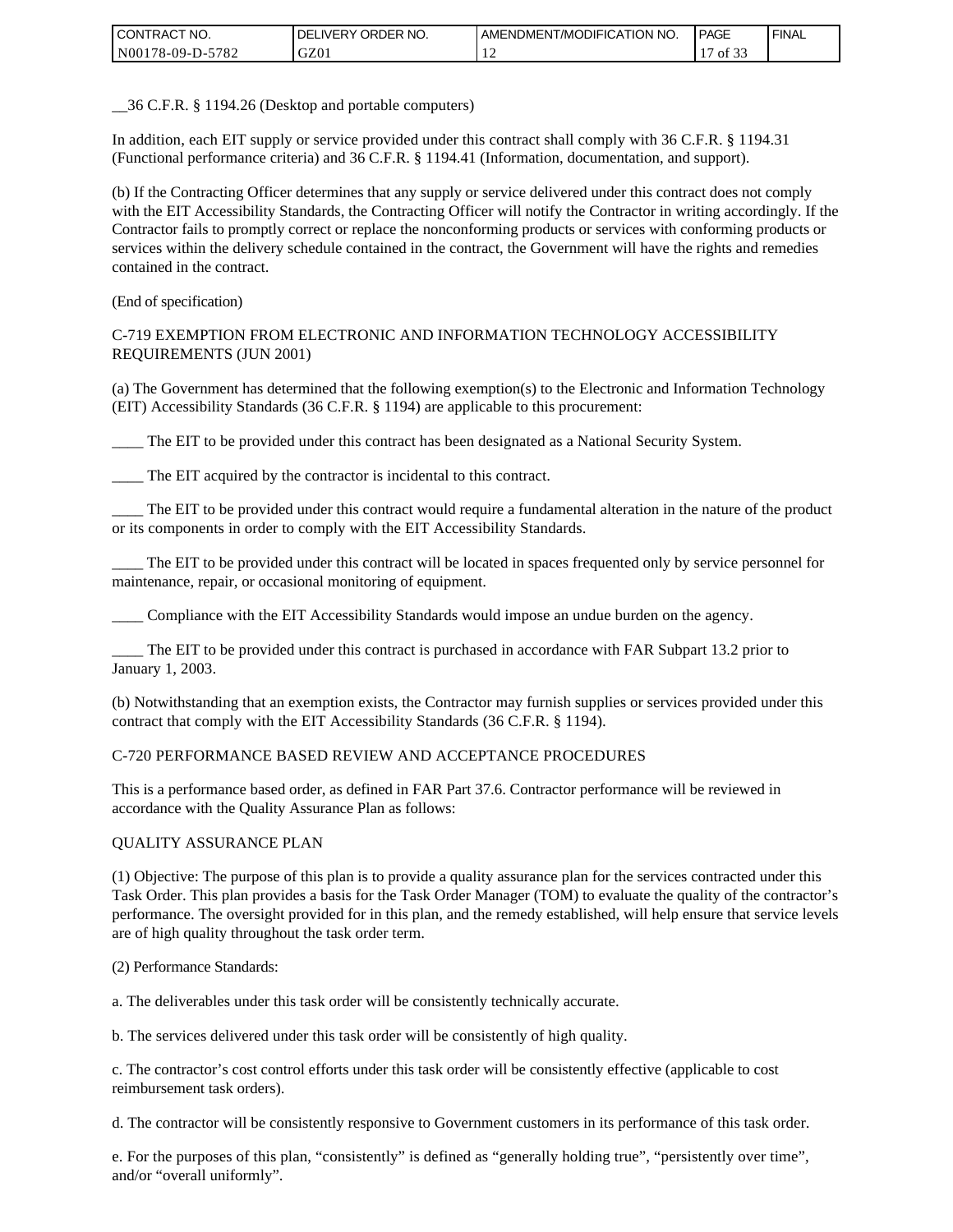| I CONTRACT NO.   | ORDER NO.<br><b>DELIVERY</b> | AMENDMENT/MODIFICATION NO. | <b>PAGE</b>                   | ' FINAL |
|------------------|------------------------------|----------------------------|-------------------------------|---------|
| N00178-09-D-5782 | GZ0 <sub>1</sub>             |                            | $\sim$ $\sim$ $\sim$<br>of 33 |         |

(3) Evaluation Methods: The TOM will conduct performance evaluations based on the standards in paragraph 2 above using the following technique:

a. During the performance period of the task order, the TOM will continually and proactively monitor contractor efforts and obtain input from other Government personnel with performance oversight functions to ascertain the level of compliance with the Performance Standards.

b. Every 12 months after the effective date of the task order, the TOM will prepare a Task Order Performance Evaluation (TOPE) documenting the results of the efforts performed under paragraph 3.a. above.

c. The TOM will upload the TOPE to the SeaPort Portal.

(4) Remedy

a. If the annual Performance Evaluation indicates that the contractor has not met one or more of the Performance Standards, the following negative remedy becomes effective: the TOM will submit a negative TOPE on the SeaPort Portal for the applicable Performance Standard.

b. This is a significant negative remedy as the TOPE is a key part of the Performance Monitoring process which:

i. Provides input to the annual Contractor Performance Assessment Report (CPAR); and

ii. Determines the contractor's ability to earn term extensions to its basic SeaPort-e contract in accordance with the Award Term provisions contained therein.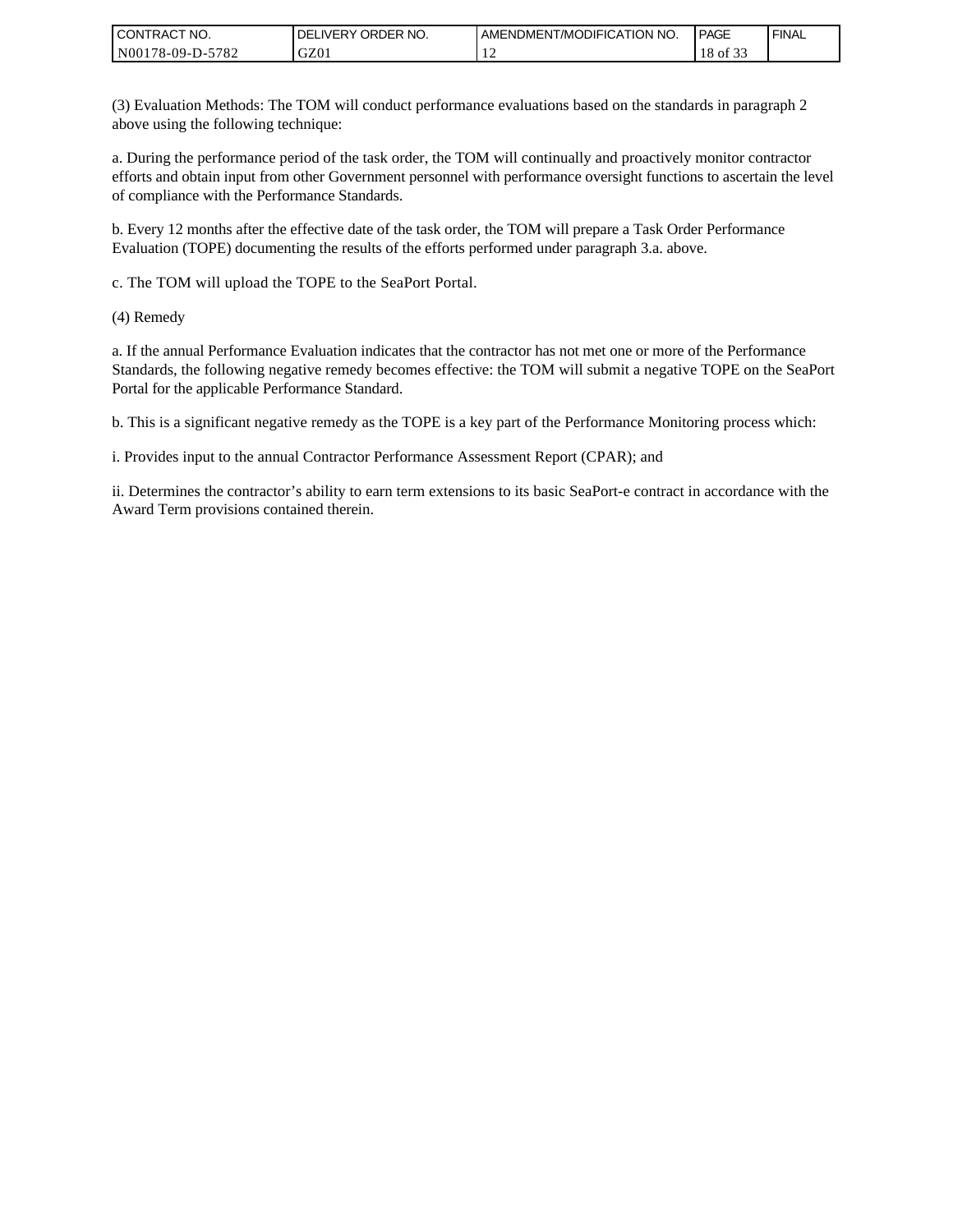| I CONT'<br>'TRACT NO.        | ORDER NO.<br>, IVFRY | I AMENDMENT/MODIFICATION NO. | <b>PAGE</b>                      | <b>FINAL</b> |
|------------------------------|----------------------|------------------------------|----------------------------------|--------------|
| N00178-09-D-5<br>5700<br>ے ہ | GZ01                 | . .                          | $\sim$ $\sim$ $\sim$<br>١C<br>ΟĪ |              |

# **SECTION D PACKAGING AND MARKING**

SHIP TO INFORMATION:

See Section G - Task Order Manager

Packaging and Marking shall be in accordance with Section D of the SeaPort-e Multiple Award IDIQ contract.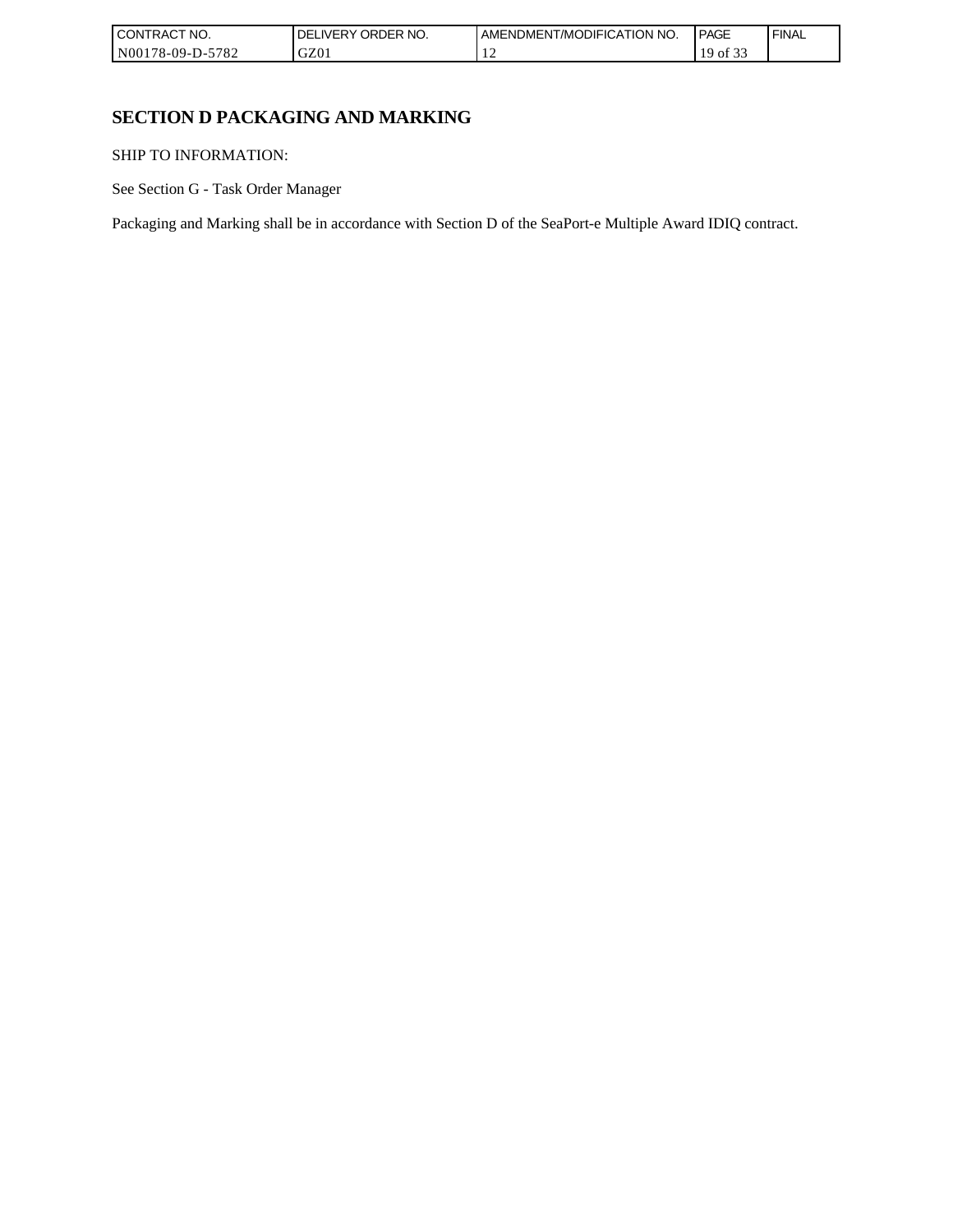| I CONTRACT NO.   | ORDER NO.<br><b>DELIVERY</b> | AMENDMENT/MODIFICATION NO. | <b>PAGE</b>               | ' FINAL |
|------------------|------------------------------|----------------------------|---------------------------|---------|
| N00178-09-D-5782 | GZ0 <sub>1</sub>             |                            | $\sim$ $\sim$<br>20 of 33 |         |

# **SECTION E INSPECTION AND ACCEPTANCE**

E-303 INSPECTION AND ACCEPTANCE- - DESTINATION (JAN 2002)

Inspection and acceptance of the services to be furnished hereunder shall be made at destination by the Task Order Manager or his duly authorized representative.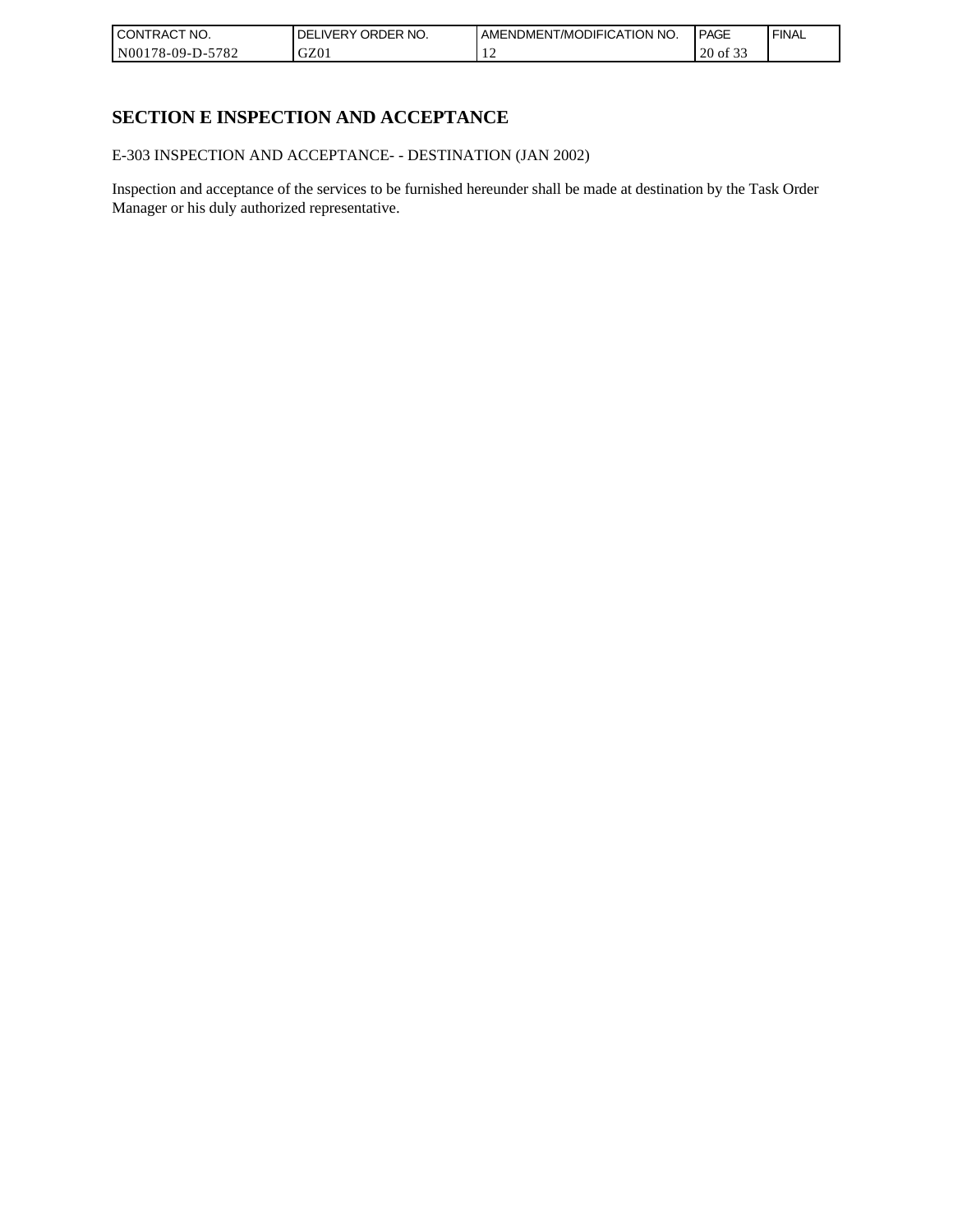| I CON'<br><b>'TRACT NO.</b> | NO.<br>ORDER<br>DELIVERY | AMENDMENT/MODIFICATION NO. | <b>I PAGE</b>                             | ' FINAL |
|-----------------------------|--------------------------|----------------------------|-------------------------------------------|---------|
| N00178-09-D-5<br>$-5782$    | GZ01                     |                            | $\sim$ $\sim$ $\sim$<br>of 33<br><u>_</u> |         |

### **SECTION F DELIVERABLES OR PERFORMANCE**

The periods of performance for the following Items are as follows:

| 4001 | $1/11/2012 - 1/10/2013$ |
|------|-------------------------|
| 4002 | $9/11/2012 - 9/10/2013$ |
| 4003 | $9/11/2013 - 9/10/2014$ |
| 6001 | $1/11/2012 - 1/10/2013$ |
| 6002 | $9/11/2012 - 9/10/2013$ |
| 6003 | $9/11/2013 - 9/10/2014$ |

CLIN - DELIVERIES OR PERFORMANCE

The periods of performance for the following Items are as follows:

| 4001 | $1/11/2012 - 1/10/2013$ |
|------|-------------------------|
| 4002 | $9/11/2012 - 9/10/2013$ |
| 4003 | $9/11/2013 - 9/10/2014$ |
| 6001 | $1/11/2012 - 1/10/2013$ |
| 6002 | $9/11/2012 - 9/10/2013$ |
| 6003 | $9/11/2013 - 9/10/2014$ |

The periods of performance for the following Option Items are as follows:

| 4004 | $9/11/2014 - 9/10/2015$ |
|------|-------------------------|
| 4005 | $9/11/2015 - 9/12/2016$ |
| 6004 | $9/11/2014 - 9/10/2015$ |
| 6005 | $9/11/2015 - 9/10/2016$ |

Services to be performed hereunder will be provided at (insert specific address and building etc.)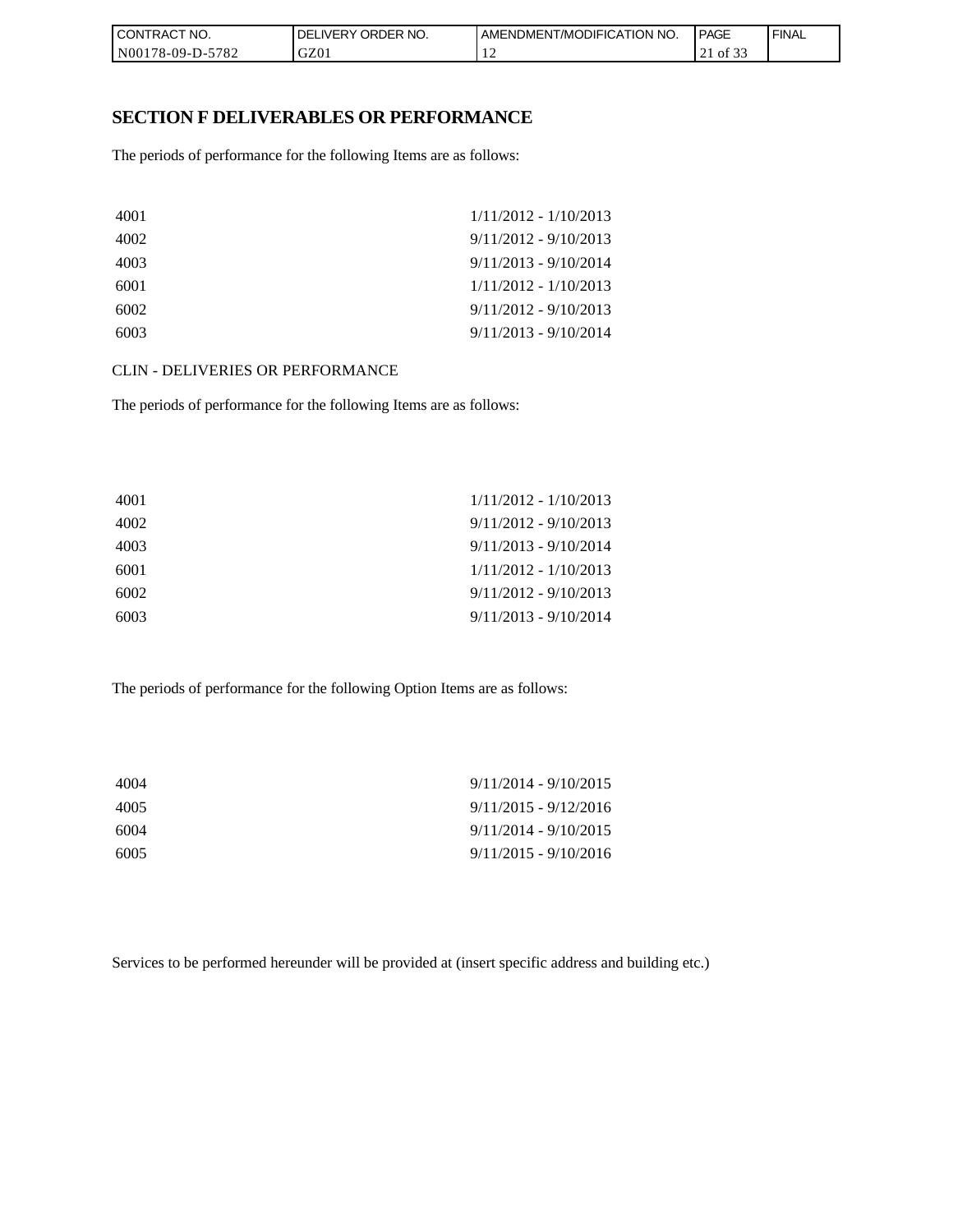| I CONTRACT NO.         | ORDER NO.<br><b>DELIVERY</b> | AMENDMENT/MODIFICATION NO. | <b>PAGE</b>                         | ' FINAL |
|------------------------|------------------------------|----------------------------|-------------------------------------|---------|
| N00178-09-D-5<br>-5782 | GZ01                         |                            | $\sim$ $\sim$<br>$\sim$<br>22 of 33 |         |

# **SECTION G CONTRACT ADMINISTRATION DATA**

Task Order Manager Cinnamon Buelk, 58200 P. O. Box 19022 North Charleston, SC 29419-9022 [cinnamon.buelk@navy.mil](mailto:cinnamon.buelk@navy.mil) 843-218-

3810G-314 TYPE OF CONTRACT (DEC 1999)

This is a CPFF task order.

# G-317 INVOICING INSTRUCTIONS FOR SERVICES USING WIDE AREA WORK FLOW (WAWF) (JAN 2007)

(a) Invoices for services rendered under this task order shall be submitted electronically through the Wide Area Work Flow-Receipt and Acceptance (WAWF). The contractor shall submit invoices for payment per contract terms. The Government shall process invoices for payment per contract terms.

(b) The vendor shall have their CAGE Code activated by calling 1-866-618-5988. Once activated, the vendor shall self-register at the WAWF website at [https://wawf.eb.mil.](https://wawf.eb.mil/) Vendor training is available on the internet at [https://wawftraining.eb.mil.](https://wawftraining.eb.mil/) Additional support can be accessed by calling the Navy WAWF Assistance Line at 1-800-559-9293.

(c) Back-up documentation can be included and attached to the invoice in WAWF. Attachments created with any Microsoft Office product, or Adobe (.pdf files), is attachable to the invoice in WAWF.

(d) A separate invoice will be prepared no more frequently than every two weeks. Do not combine the payment claims for services provided under this contract.

(e) The following information is provided for completion of the invoice in WAWF:

| Invoice Type        | <b>Cost Vouchers</b>             |
|---------------------|----------------------------------|
| Issued by           | N65236                           |
| Admin by            | Code S2404A DCMA MANASSAS        |
| <b>DCAA</b> Auditor | Code DCAA Branch Office          |
| Service Approver    | Code S2404A DCMA MANASSAS        |
| Pay by              | Code HQ0338 DFAS COLUMBUS CENTER |

Pursuant to the requirement at DFARS PGI 204.7108, Payment Instructions (d) (12) none of the standard payment instructions identified in paragraphs (d)(1) through (11) of this section are appropriate, the Payment instructions below provide a significantly better reflection of how funds will be expended in support of contract performance.

INVOICING AND PAYMENT INSTRUCTIONS FOR MULTIPLE ACCOUNTING CLASSIFICATION CITATIONS

Consistent with task order clause 5252.232-9206, Segregation of Costs, the contractor shall segregate and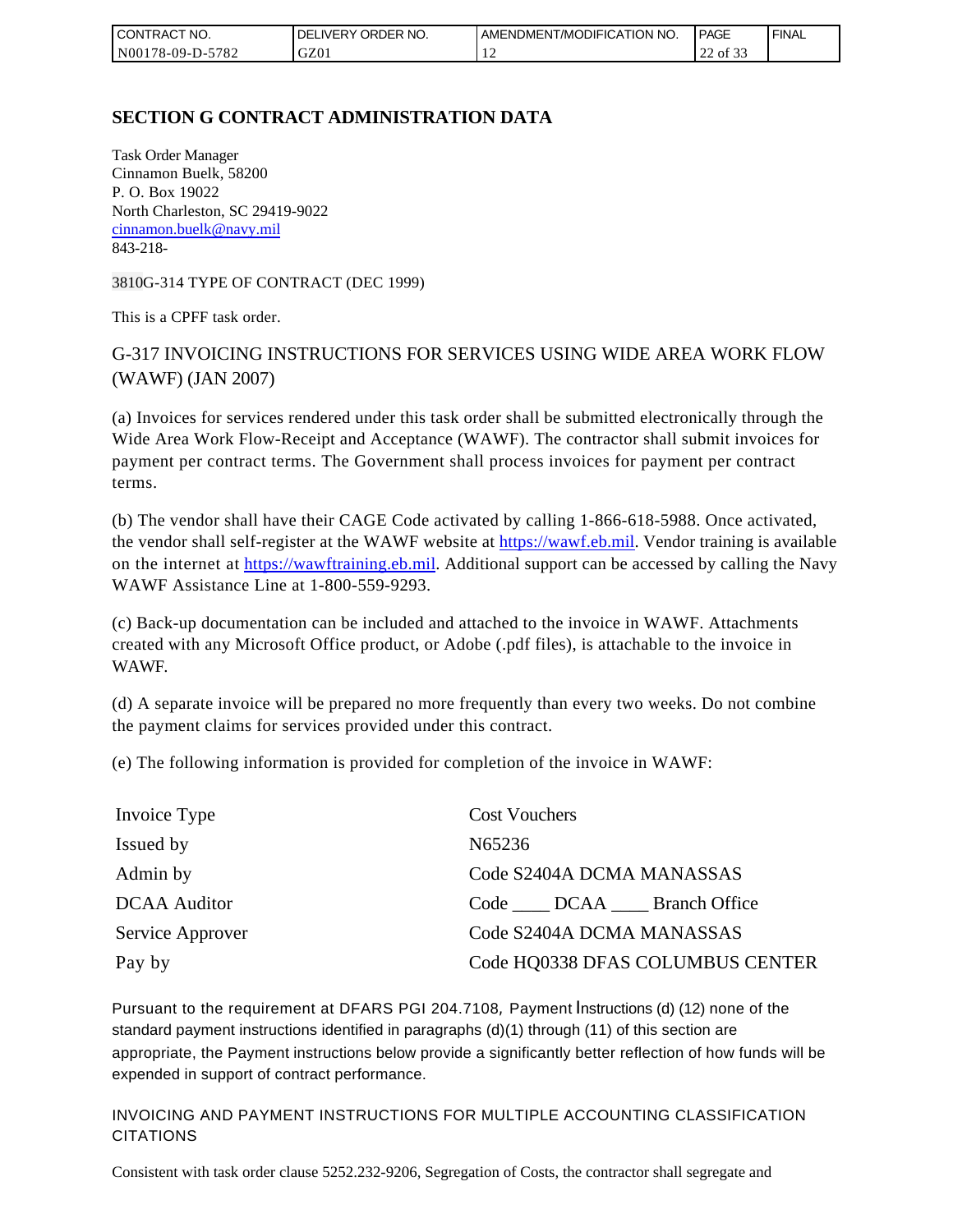| l CON <sup>-</sup><br>TRACT NO. | ORDER NO.<br>_IVERY<br>DELI | AMENDMENT/MODIFICATION NO. | <b>PAGE</b>                                   | ' FINAL |
|---------------------------------|-----------------------------|----------------------------|-----------------------------------------------|---------|
| 5782<br>N00178-09-D-5           | GZ01                        | . .                        | $\sim$ $\sim$ $\sim$<br>$\sim$<br>of 33<br>رے |         |

accumulate costs for the performance of this task order by the appropriate Accounting Classification Reference Number (ACRN). The contractor's invoice shall identify the appropriate Contract and Task Order numbers. For the work performed, invoiced costs shall be associated to the Contract Line Item Number (CLIN), the Contract Subline Item (SLIN), and the specific ACRN. Invoices submitted to the paying office that do not comply with this requirement will be returned to the contractor for resubmission. The contractor shall provide an electronic copy of each invoice to the Task Order Manager at the time of submission to DCAA/DFAS. The paying office will disburse funds in strict compliance with the amounts invoiced by CLIN/SLIN/ACRN.

#### ACTIVITY OMBUDSMAN

The SPAWAR Ombudsman for this Task Order is:

Name: Code: 8.6.2 Address: PO Box 190022, N. Charleston, SC 29419 Phone: (843) 218-5115 Email: Accounting Data SLINID PR Number Amount -------- ---------------------- ---------------------400101 1300239279 25000.00 LLA : AA 970130.1212D 2012 010 1 010400807793-1 884 257.22 DRAM 26316 044226 Standard Number: DRAM 26316/AA NWA: 100000579665 0060 ALL TASKS IN THE PWS BASE Funding 25000.00 Cumulative Funding 25000.00 MOD 01 400102 1300286595 270000.00  $T.T.A$  : AB 9720130 1212 201 2 010 1 010100 80 7700-1 884 257.31 P RM 22085 Standard Number: PRM 22085/AA NWA: 100000579674 0060 ALL TASKS 600101 1300286595 10000.00 LLA : AB 9720130 1212 201 2 010 1 010100 80 7700-1 884 257.31 P RM 22085 Standard Number: PRM 22085/AA NWA: 100000579674 0060 ODCS MOD 01 Funding 280000.00 Cumulative Funding 305000.00 MOD 02 400201 1300298860 1865000.00 LLA : AC 9720130.18P2 252 46896 0 068688 2D JTF42 468962 1H303Q Standard Number: N4689612MPJTF42/AA NWA: 100000742221 0060 TASK MCIS CNDSP 600201 1300298860 20000.00 LLA : AC 9720130.18P2 252 46896 0 068688 2D JTF42 468962 1H303Q Standard Number: N4689612MPJTF42/AA NWA: 100000742221 0060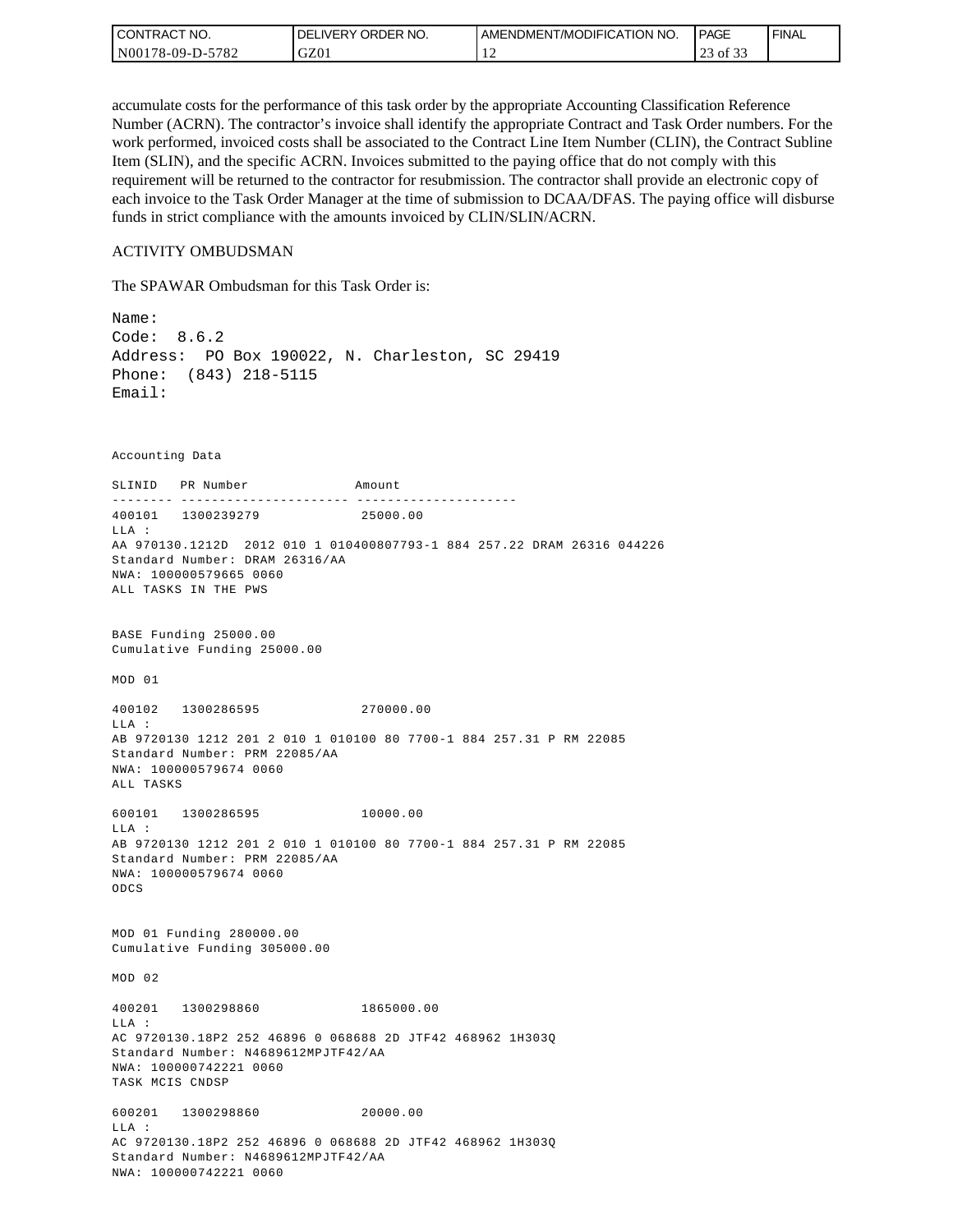ODCS TASK MCIS CNDSP MOD 02 Funding 1885000.00 Cumulative Funding 2190000.00 MOD 03 400202 1300319971 272477.34 LLA : AD 970130.1313D 2013 0101010400807793-1884 257.31 PRM 3347 044226 Standard Number: PRM 33474 NWA: 100000773020 0060 MOD 03 Funding 272477.34 Cumulative Funding 2462477.34 MOD 04 400203 1300332147 185367.00  $T.T.A$  : AE 9730130 1884 201 3 010 1 010400 80 7793-1 884 257.31 P RM 34293 044226 Standard Number: PRM 34293 NWA: 100000809878 0060 TASK MCIS NETTOPS MOD 04 Funding 185367.00 Cumulative Funding 2647844.34 MOD 05 Funding 0.00 Cumulative Funding 2647844.34 MOD 06 400204 1300354996 150000.00 LLA : AG 970130.1313D 2013 0101010400807793-1884 275.31 PRM35086 044226 Standard Number: PMR 35086 NWA:100000832927-0060 TASK MCIS NETTOPS 400205 1300354996 125000.00 LLA : AH 970130.1313D 2013 0101010400807793-1884 275.31 PRM35050 044226 Standard Number: PRM 35050 NWA: 100000832928-0060 TASK MCIS NETTOPS 600202 1300354996 5000.00 LLA : AH 970130.1313D 2013 0101010400807793-1884 275.31 PRM35050 044226 Standard Number: PRM 35050 NWA: 100000832928-0060 ODCS MCIS NETTOPS MOD 06 Funding 280000.00 Cumulative Funding 2927844.34 MOD 07 Funding 0.00 Cumulative Funding 2927844.34 MOD 08 400301 1300373150 1700000.00 LLA : CONTRACT NO. N00178-09-D-5782 DELIVERY ORDER NO. GZ01 AMENDMENT/MODIFICATION NO. 12 **PAGE**  24 of 33 FINAL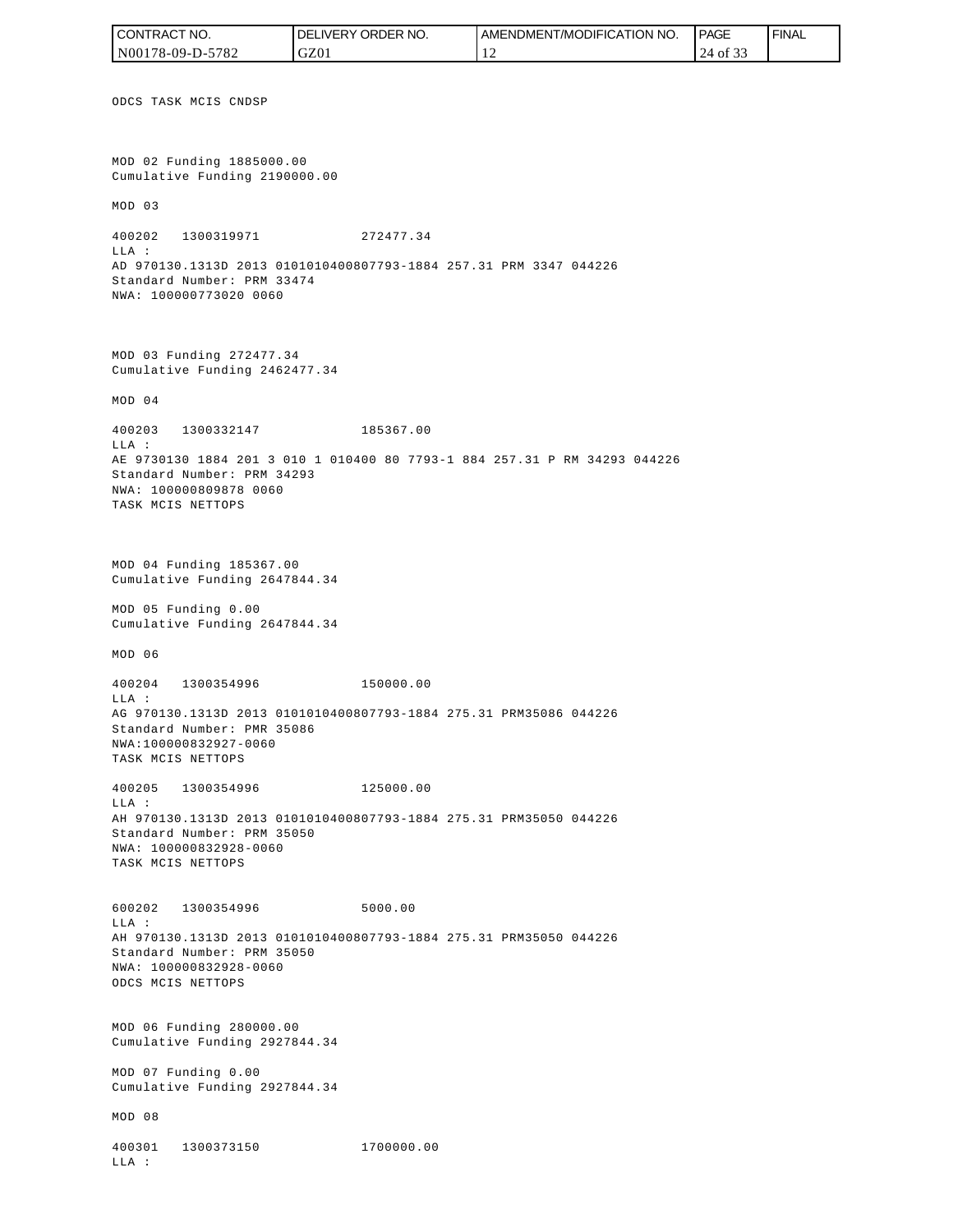| I CONTRACT NO.   | <b>I DELIVERY ORDER NO.</b> | <b>LAMENDMENT/MODIFICATION NO.</b> | <b>PAGE</b> | ' FINAL |
|------------------|-----------------------------|------------------------------------|-------------|---------|
| N00178-09-D-5782 | GZ01                        |                                    | $25$ of $5$ |         |

AJ 9730130 18P2 253 46896 0 068688 2D PJTF38 4689631H304Q Standard Number: N4689613MPJTF38 NWA: 100000831524-0060 MCIS NETTOPS

400302 1300373150 180000.00 LLA : AK 9730130 1884 010 10104 0 080779 3 257.31 PRM36219 044226 Standard Number: PRM 36219 NWA: 100000852592-0060 MCIS NETTOPS

400303 1300373150 50000.00 LLA : AL 9730130 1884 010 10104 0 080779 3 257.31 PRM36229 044226 Standard Number: PRM 36229 NWA: 100000852590-0060 MCIS NETTOPS

600301 1300373150 9215.99 LLA : AJ 9730130 18P2 253 46896 0 068688 2D PJTF38 4689631H304Q

MOD 08 Funding 1939215.99 Cumulative Funding 4867060.33

MOD 09 Funding 0.00 Cumulative Funding 2927844.34

MOD 10 Funding 0.00 Cumulative Funding 4867060.33

MOD 11

400304 1300394554 150000.00 LLA : AM 970130.1414D 1884 0101010400807793 257.31 PRM46252 044226 Standard Number: PRM 46252 NWA: 100000876563 0060 TASK MCIS NETTOPS

MOD 11 Funding 150000.00 Cumulative Funding 5017060.33

MOD 12 Funding 0.00 Cumulative Funding 5017060.33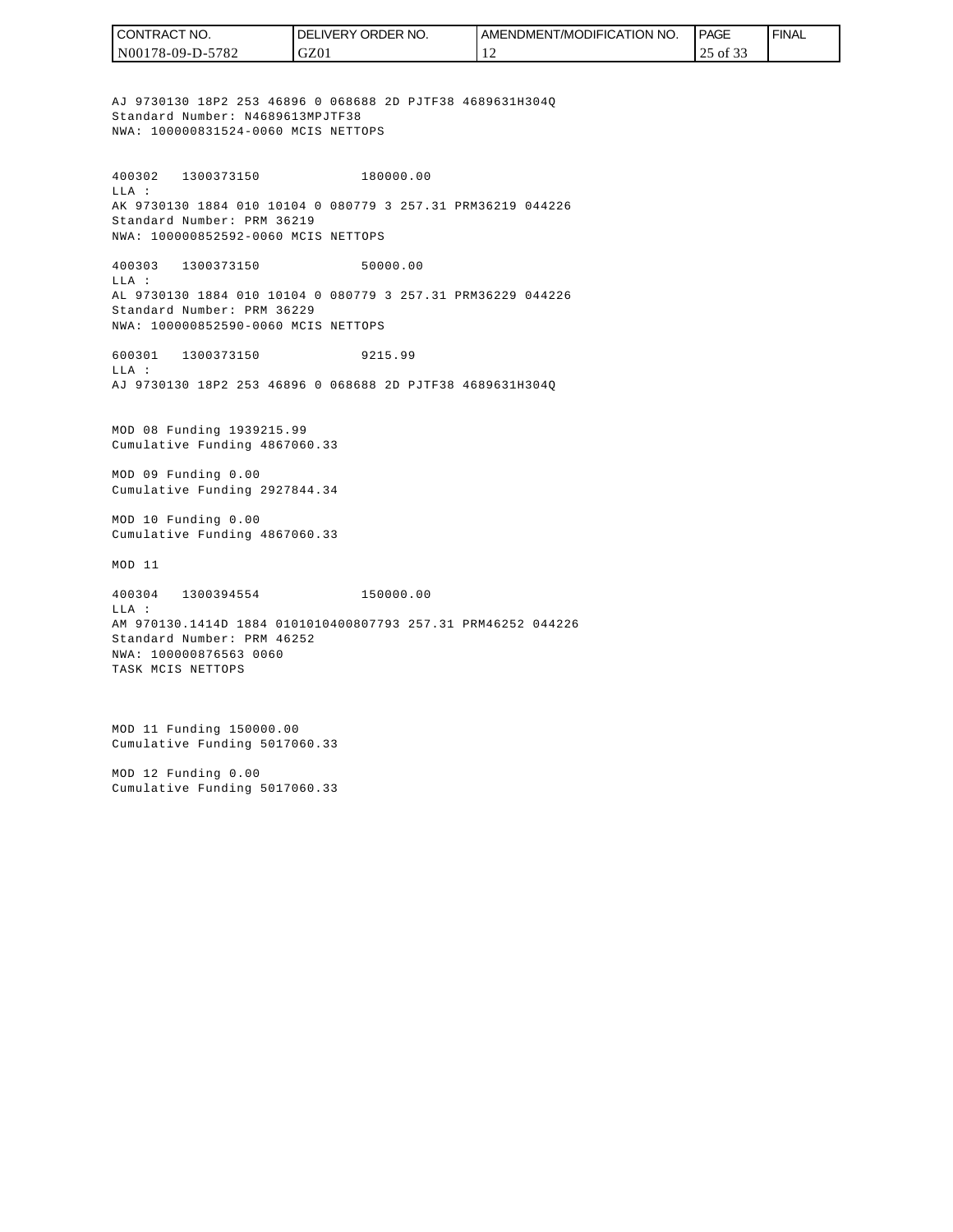| I CON'<br>'TRACT NO. | NO.<br>ORDER<br>DELIVERY | AMENDMENT/MODIFICATION NO. | I PAGE                              | ' FINAL |
|----------------------|--------------------------|----------------------------|-------------------------------------|---------|
| N00178-09-D-5782     | GZ01                     |                            | $\sim$ $\sim$ $\sim$<br>26<br>of 33 |         |

# **SECTION H SPECIAL CONTRACT REQUIREMENTS**

#### 5252.232-9206 SEGREGATION OF COSTS (DEC 2003)

(a) The Contractor agrees to segregate costs incurred under this task order at the lowest level of performance, either task or subtask, rather than on a total task order basis, and to submit invoices reflecting costs incurred at that level. Invoices shall contain summaries of work charged during the period covered, as well as overall cumulative summaries by labor category for all work invoiced to date (if applicable), by line item, task or subtask.

(b) Where multiple lines of accounting are present, the ACRN preceding the accounting citation will be found in Section B and/or Section G. Payment of Contractor invoices shall be accomplished only by charging the ACRN that corresponds to the work invoiced.

(c) Except when payment requests are submitted electronically as specified in the clause at DFARS 252.232-7003, Electronic Submission of Payment Requests, one copy of each invoice or voucher will be provided, at the time of submission to DCAA, to the Task Order Manager.

#### H-350 REIMBURSEMENT OF TRAVEL COSTS (NOV 2005)

(a) Contractor Request and Government Approval of Travel

Any travel under this contract must be specifically requested in writing, by the contractor prior to incurring any travel costs. If this contract is a definite or indefinite delivery contract, then the written Government authorization will be by task/delivery orders issued by the Ordering Officer or by a modification to an issued task/delivery order. If this contract is not a definite or indefinite delivery contract, then the written Government authorization will be by written notice of approval from the Contracting Officer's Representative (COR). The request shall include as a minimum, the following:

- (1) Contract number
- (2) Date, time, and place of proposed travel
- (3) Purpose of travel and how it relates to the contract
- (4) Contractor's estimated cost of travel
- (5) Name(s) of individual(s) traveling and;
- (6) A breakdown of estimated travel and per diem charges.
- (b) General

(1) The costs for travel, subsistence, and lodging shall be reimbursed to the contractor only to the extent that it is necessary and authorized for performance of the work under this contract. The costs for travel, subsistence, and lodging shall be reimbursed to the contractor in accordance with the Federal Acquisition Regulation (FAR) 31.205-46, which is incorporated by reference into this contract. As specified in FAR 31.205-46(a) (2), reimbursement for the costs incurred for lodging, meals and incidental expenses (as defined in the travel regulations cited subparagraphs  $(b)(1)(i)$  through  $(b)(1)(iii)$  below) shall be considered to be reasonable and allowable only to the extent that they do not exceed on a daily basis the maximum per diem rates in effect at the time of travel as set forth in the following:

(i) Federal Travel Regulation prescribed by the General Services Administration for travel in the contiguous 48 United States;

(ii) Joint Travel Regulation, Volume 2, DoD Civilian Personnel, Appendix A, prescribed by the Department of Defense for travel in Alaska, Hawaii, The Commonwealth of Puerto Rico, and the territories and possessions of the United States; or

(iii) Standardized Regulations, (Government Civilians, Foreign Areas), Section 925, "Maximum Travel Per Diem Allowances in Foreign Areas" prescribed by the Department of State, for travel in areas not covered in the travel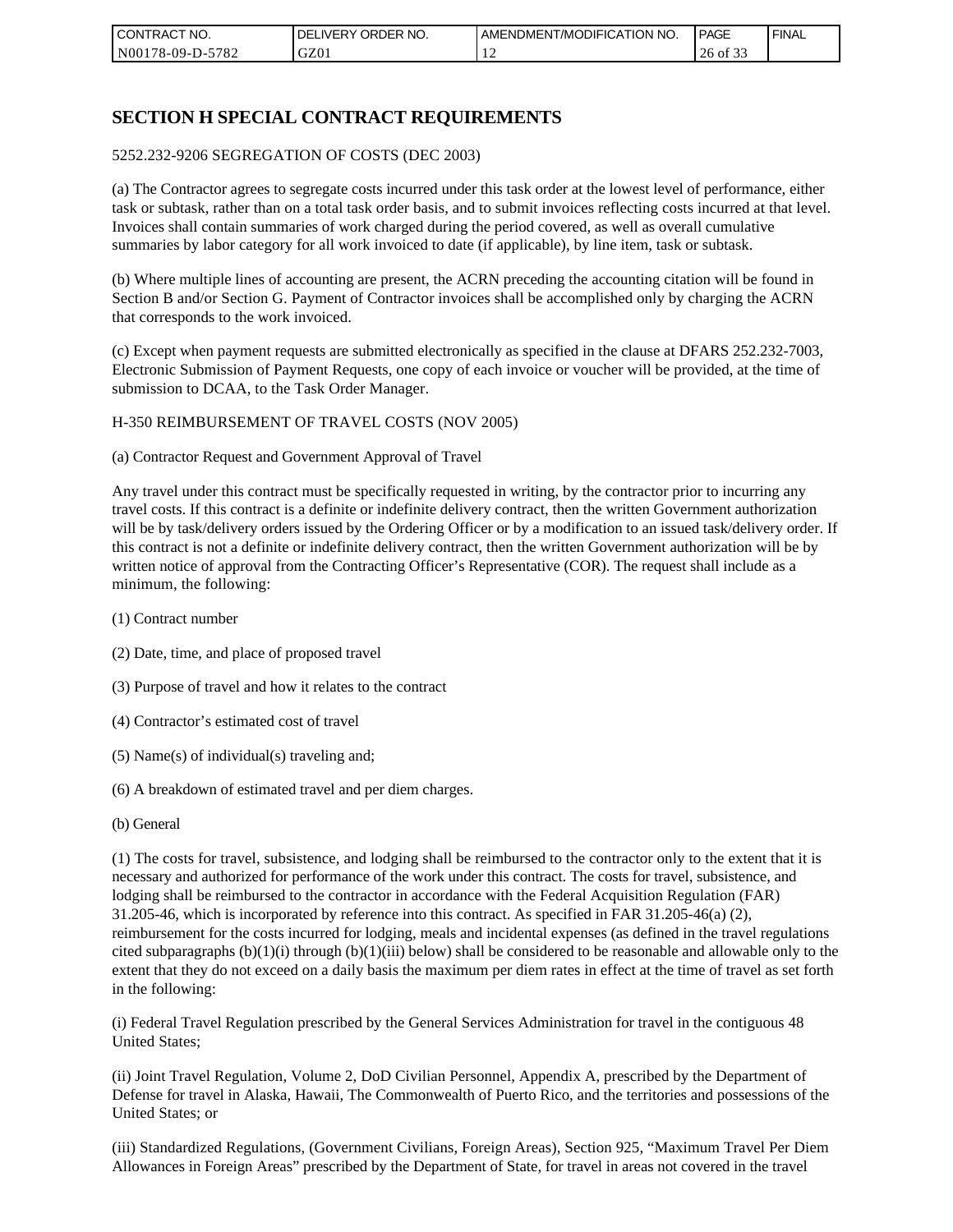| I CONT'<br>TRACT NO.     | ORDER NO.<br><b>DELIVERY</b> | <b>AMENDMENT/MODIFICATION NO.</b> | <b>PAGE</b> | <b>FINAL</b> |
|--------------------------|------------------------------|-----------------------------------|-------------|--------------|
| N00178-09-D-5<br>$-5782$ | GZ01                         |                                   | ^¬<br>0132  |              |

regulations cited in subparagraphs  $(b)(1)(i)$  and  $(b)(1)(ii)$  above.

(2) Personnel in travel status from and to the contractor's place of business and designated work site or vice versa, shall be considered to be performing work under the contract, and contractor shall bill such travel time at the straight (regular) time rate; however, such billing shall not exceed eight hours per person for any one person while in travel status during one calendar day.

(c) Per Diem

(1) The contractor shall not be paid per diem for contractor personnel who reside in the metropolitan area in which the tasks are being performed. Per diem shall not be paid on services performed at contractor's home facility and at any facility required by the contract, or at any location within a radius of 50 miles from the contractor's home facility and any facility required by this contract.

(2) Costs for subsistence and lodging shall be paid to the contractor only to the extent that overnight stay is necessary and authorized in writing by the Government for performance of the work under this contract per paragraph (a). When authorized, per diem shall be paid by the contractor to its employees at a rate not to exceed the rate specified in the travel regulations cited in FAR 31.205-46(a)(2) and authorized in writing by the Government. The authorized per diem rate shall be the same as the prevailing locality per diem rate.

(3) Reimbursement to the contractor for per diem shall be limited to payments to employees not to exceed the authorized per diem and as authorized in writing by the Government per paragraph (a). Fractional parts of a day shall be payable on a prorated basis for purposes of billing for per diem charges attributed to subsistence on days of travel. The departure day from the Permanent Duty Station (PDS) and return day to the PDS shall be 75% of the applicable per diem rate. The contractor shall retain supporting documentation for per diem paid to employees as evidence of actual payments, as required by the FAR 52.216-7 "Allowable Cost and Payment" clause of the contract.

#### (d) Transportation

(1) The contractor shall be paid on the basis of actual amounts paid to the extent that such transportation is necessary for the performance of work under the contract and is authorized in writing by the Government per paragraph (a).

(2) The contractor agrees, in the performance of necessary travel, to use the lowest cost mode commensurate with the requirements of the mission and in accordance with good traffic management principles. When it is necessary to use air or rail travel, the contractor agrees to use coach, tourist class or similar accommodations to the extent consistent with the successful and economical accomplishment of the mission for which the travel is being performed. Documentation must be provided to substantiate non-availability of coach or tourist if business or first class is proposed to accomplish travel requirements.

(3) When transportation by privately owned conveyance (POC) is authorized, the contractor shall be paid on a mileage basis not to exceed the applicable Government transportation rate specified in the travel regulations cited in FAR 31.205-46(a)(2) and is authorized in writing by the Government per paragraph (a).

(4) When transportation by privately owned (motor) vehicle (POV) is authorized, required travel of contractor personnel, that is not commuting travel, may be paid to the extent that it exceeds the normal commuting mileage of such employee. When an employee's POV is used for travel between an employee's residence or the Permanent Duty Station and one or more alternate work sites within the local area, the employee shall be paid mileage for the distance that exceeds the employee's commuting distance.

(5) When transportation by a rental automobile, other special conveyance or public conveyance is authorized, the contractor shall be paid the rental and/or hiring charge and operating expenses incurred on official business (if not included in the rental or hiring charge). When the operating expenses are included in the rental or hiring charge, there should be a record of those expenses available to submit with the receipt. Examples of such operating expenses include: hiring charge (bus, streetcar or subway fares), gasoline and oil, parking, and tunnel tolls.

#### (6) Definitions:

(i) "Permanent Duty Station" (PDS) is the location of the employee's permanent work assignment (i.e., the building or other place where the employee regularly reports for work.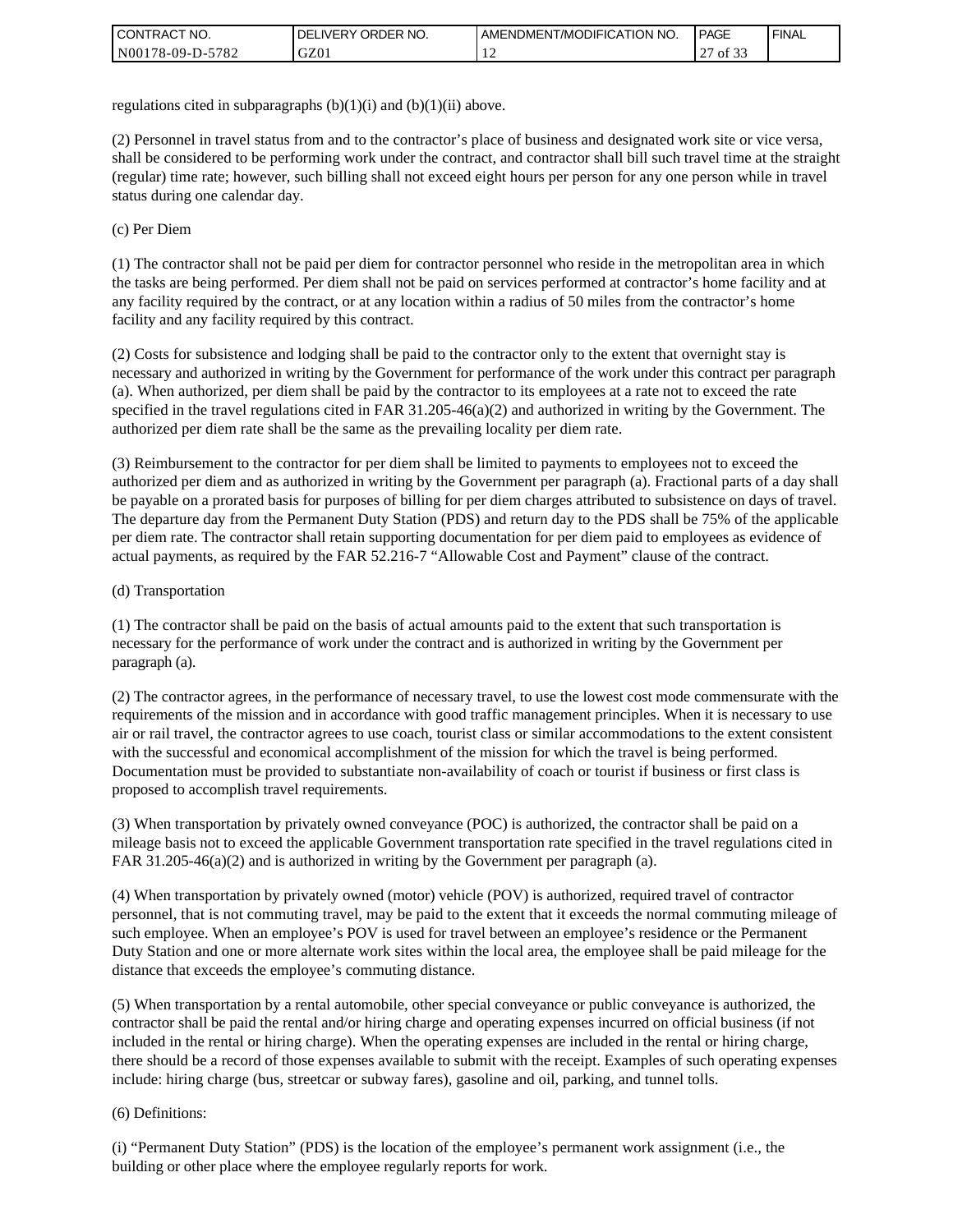| I CONTRACT NO.   | DELIVERY ORDER NO. | <b>LAMENDMENT/MODIFICATION NO.</b> | PAGE                                | ' FINAL |
|------------------|--------------------|------------------------------------|-------------------------------------|---------|
| N00178-09-D-5782 | GZ01               |                                    | $\sim$ $\sim$ $\sim$<br>28<br>of 33 |         |

(ii) "Privately Owned Conveyance" (POC) is any transportation mode used for the movement of persons from place to place, other than a Government conveyance or common carrier, including a conveyance loaned for a charge to, or rented at personal expense by, an employee for transportation while on travel when such rental conveyance has not been authorized/approved as a Special Conveyance.

(iii) "Privately Owned (Motor) Vehicle (POV)" is any motor vehicle (including an automobile, light truck, van or pickup truck) owned by, or on a long-term lease (12 or more months) to, an employee or that employee's dependent for the primary purpose of providing personal transportation, that:

(a) is self-propelled and licensed to travel on the public highways;

(b) is designed to carry passengers or goods; and

(c) has four or more wheels or is a motorcycle or moped.

(iv) "Special Conveyance" is commercially rented or hired vehicles other than a POC and other than those owned or under contract to an agency.

(v) "Public Conveyance" is local public transportation (e.g., bus, streetcar, subway, etc) or taxicab.

(iv) "Residence" is the fixed or permanent domicile of a person that can be reasonably justified as a bona fide residence.

EXAMPLE 1: Employee's one way commuting distance to regular place of work is 7 miles. Employee drives from residence to an alternate work site, a distance of 18 miles. Upon completion of work, employee returns to residence, a distance of 18 miles.

In this case, the employee is entitled to be reimbursed for the distance that exceeds the normal round trip commuting distance (14 miles). The employee is reimbursed for 22 miles (18 + 18 - 14 = 22).

EXAMPLE 2: Employee's one way commuting distance to regular place of work is 15 miles. Employee drives from residence to an alternate work site, a distance of 5 miles. Upon completion of work, employee returns to residence, a distance of 5 miles.

In this case, the employee is not entitled to be reimbursed for the travel performed (10 miles), since the distance traveled is less than the commuting distance (30 miles) to the regular place of work.

EXAMPLE 3: Employee's one way commuting distance to regular place of work is 15 miles. Employee drives to regular place of work. Employee is required to travel to an alternate work site, a distance of 30 miles. Upon completion of work, employee returns to residence, a distance of 15 miles.

In this case, the employee is entitled to be reimbursed for the distance that exceeds the normal round trip commuting distance (30 miles). The employee is reimbursed for 30 miles  $(15 + 30 + 15 - 30 = 30)$ .

EXAMPLE 4: Employee's one way commuting distance to regular place of work is 12 miles. In the morning the employee drives to an alternate work site (45 miles). In the afternoon the employee returns to the regular place of work (67 miles). After completion of work, employee returns to residence, a distance of 12 miles.

In this case, the employee is entitled to be reimbursed for the distance that exceeds the normal round trip commuting distance (24 miles). The employee is reimbursed for 100 miles  $(45 + 67 + 12 - 24 = 100)$ .

EXAMPLE 5: Employee's one way commuting distance to regular place of work is 35 miles. Employee drives to the regular place of work (35 miles). Later, the employee drives to alternate work site #1 (50 miles) and then to alternate work site #2 (25 miles). Employee then drives to residence (10 miles).

In this case, the employee is entitled to be reimbursed for the distance that exceeds the normal commuting distance (70 miles). The employee is reimbursed for 50 miles  $(35 + 50 + 25 + 10 - 70 = 50)$ .

EXAMPLE 6: Employee's one way commuting distance to regular place of work is 20 miles. Employee drives to the regular place of work (20 miles). Later, the employee drives to alternate work site #1 (10 miles) and then to alternate work site #2 (5 miles). Employee then drives to residence (2 miles).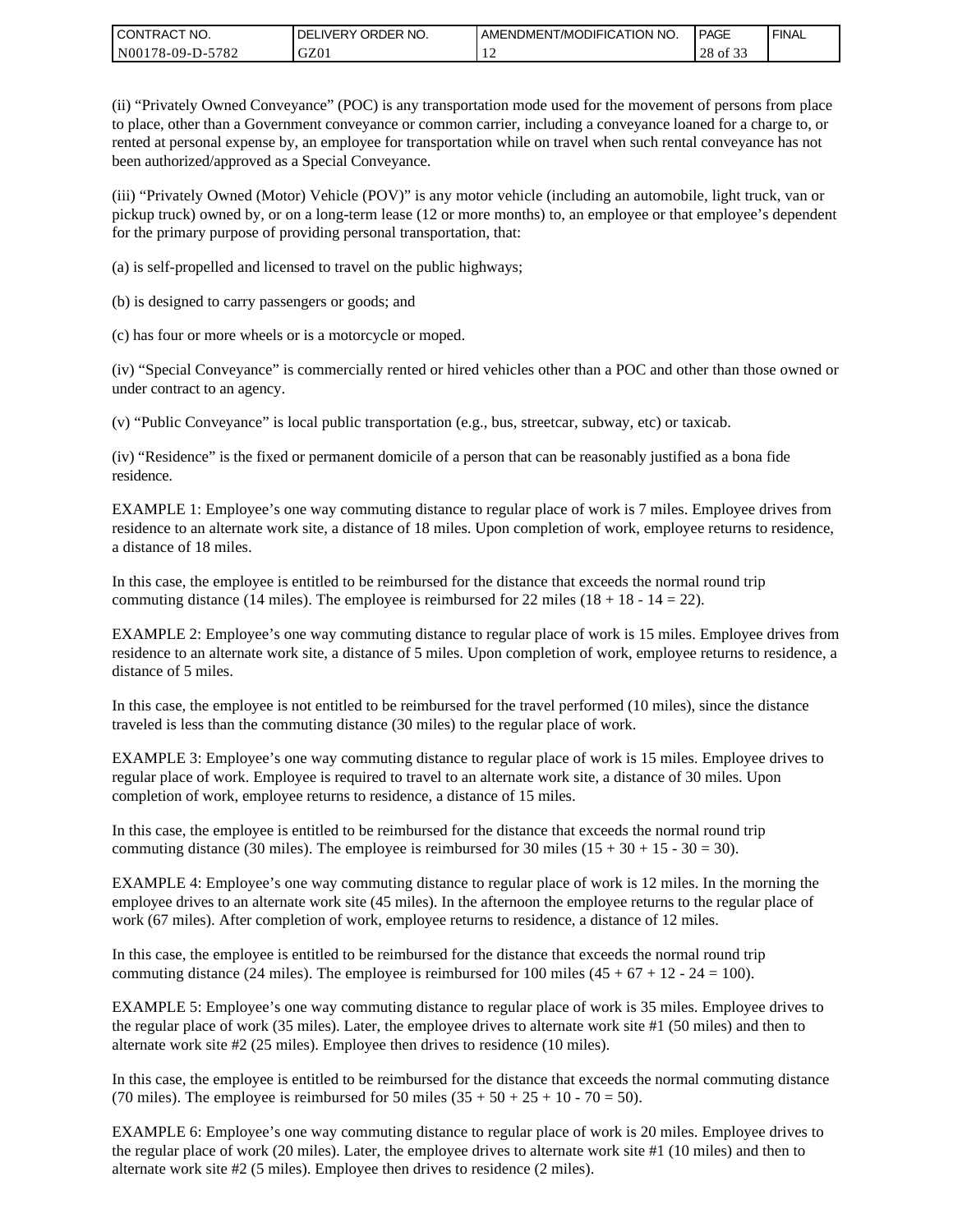| <b>CONTRACT NO.</b> | ' ORDER NO.<br><b>DELIVERY</b> | I AMENDMENT/MODIFICATION NO. | PAGE        | ' FINAL |
|---------------------|--------------------------------|------------------------------|-------------|---------|
| N00178-09-D-5782    | GZ0 <sub>1</sub>               |                              | 29<br>of 33 |         |

In this case, the employee is not entitled to be reimbursed for the travel performed (37 miles), since the distance traveled is less than the commuting distance (40 miles) to the regular place of work.

#### H-355 CONTRACTOR IDENTIFICATION (DEC 1999)

(a) Contractor employees must be clearly identifiable while on Government property by wearing appropriate badges.

(b) Contractor employees are required to clearly identify themselves and the company they work for whenever making contact with Government personnel by telephone or other electronic means.

H-359 LIMITED RELEASE OF CONTRACTOR CONFIDENTIAL BUSINESS INFORMATION (CBI) (NOV 2003)

#### (a) Definition.

"Confidential business information," as used in this clause, is defined as all forms and types of financial, business, scientific, technical, economic, or engineering information, including patterns, plans, compilations, program devices, formulas, designs, prototypes, methods, techniques, processes, procedures, programs, or codes, whether tangible or intangible, and whether or how stored, compiled, or memorialized physically, electronically, graphically, photographically, or in writing if -- (1) the owner thereof has taken reasonable measures to keep such information secret, and (2) the information derives independent economic value, actual or potential from not being generally known to, and not being readily ascertainable through proper means by, the public. Confidential business information may include technical data as that term is defined in DFARS §§ 252.227-7013(a)(14),  $252.227-7015(a)(4)$ , and  $252.227-7018(a)(19)$ . It may also include computer software as that term is defined in DFARS §§ 252.227-7014(a)(4) and 252.227-7018(a)(4).

(b) The Space and Naval Warfare Systems Command (SPAWAR) may release to individuals employed by SPAWAR support contractors and their subcontractors confidential business information submitted by the contractor or its subcontractors pursuant to the provisions of this contract. Business information that would ordinarily be entitled to confidential treatment may be included in the information released to these individuals. Accordingly, by submission of a proposal or execution of this contract, the offeror or contractor and its subcontractors consent to a limited release of its confidential business information.

(c) Circumstances where SPAWAR may release the contractor's or subcontractors' confidential business information include the following:

(1) To other SPAWAR contractors and subcontractors, and their employees tasked with assisting SPAWAR in handling and processing information and documents in the administration of SPAWAR contracts, such as file room management and contract closeout.

(2) To SPAWAR contractors and subcontractors, and their employees tasked with assisting SPAWAR in accounting support services, including access to cost-reimbursement vouchers.

(3) To SPAWAR contractors and subcontractors, and their employees tasked with assisting SPAWAR in crafting performance work statements, assisting with the evaluation of task order cost/technical proposals and assembling performance metrics information.

(d) SPAWAR recognizes its obligation to protect the contractor and its subcontractors from competitive harm that could result from the release of such information. SPAWAR will permit the limited release of confidential business information under paragraphs  $(c)(1)$ ,  $(c)(2)$  and  $(c)(3)$  only under the following conditions:

(1) SPAWAR determines that access is required by other SPAWAR contractors and their subcontractors to perform the tasks described in paragraphs  $(c)(1)$ ,  $(c)(2)$  and  $(c)(3)$ ,

(2) Access to confidential business information is restricted to individuals with a bona fide need to possess,

(3) Contractors, their subcontractors, and their employees who are granted access to confidential business information have signed an appropriate non-disclosure agreement requiring them to provide the same level of protection to confidential business information that would be provided by SPAWAR employees,

(4) Contractors and their subcontractors having access to confidential business information have agreed under their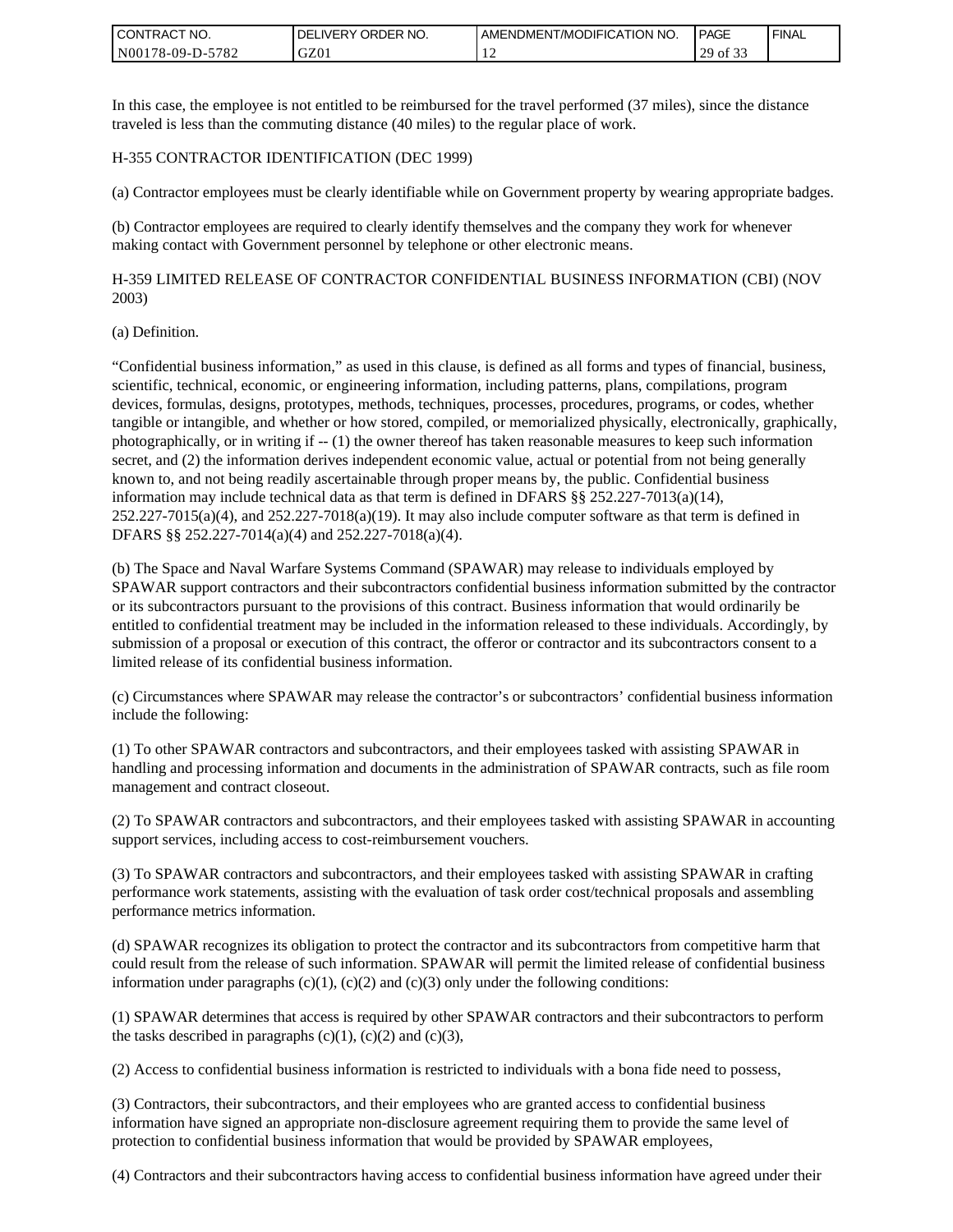| <b>CONTRACT NO.</b> | ' ORDER NO.<br><b>DELIVERY</b> | AMENDMENT/MODIFICATION NO. | <b>PAGE</b>            | ' FINAL |
|---------------------|--------------------------------|----------------------------|------------------------|---------|
| N00178-09-D-5782    | GZ01                           |                            | 0.22<br>30<br>οt<br>ີ່ |         |

contract or a separate corporate non-disclosure agreement to provide the same level of protection to confidential business information that would be provided by SPAWAR employees, and

(5) SPAWAR contractors and their subcontractors performing the tasks described in paragraphs  $(c)(1)$ ,  $(c)(2)$  or  $(c)(3)$ have agreed under their contract or a separate non-disclosure agreement to not use confidential business information for any purpose other than performing the tasks described in paragraphs  $(c)(1)$ ,  $(c)(2)$  and  $(c)(3)$ .

(e) SPAWAR's responsibilities under the Freedom of Information Act are not affected by this clause.

(f) If SPAWAR satisfies the conditions listed in paragraph (d), the contractor and its subcontractors agree to indemnify and hold harmless the Government, its agents, and employees from every claim or liability, including attorneys fees, court costs, and expenses, arising out of, or in any way related to, the misuse or unauthorized modification, reproduction, release, display, or disclosure of confidential business information provided by the contractor to the Government.

(g) The contractor agrees to include, and require inclusion of, this clause in all subcontracts at any tier that requires the furnishing of confidential business information.

#### ORGANIZATIONAL CONFLICT OF INTEREST (NAVSEA) (JUL 2000) (RESTATED FROM BASIC CONTRACT)

(a) "Organizational Conflict of Interest" means that because of other activities or relationships with other persons, a person is unable or potentially unable to render impartial assistance or advice to the Government, or the person's objectivity in performing the contract work is or might be otherwise impaired, or a person has an unfair competitive advantage. "Person" as used herein includes Corporations, Partnerships, Joint Ventures, and other business enterprises.

(b) The Contractor warrants that to the best of its knowledge and belief, and except as otherwise set forth in the contract, the Contractor does not have any organizational conflict of interest(s) as defined in paragraph (a).

(c) It is recognized that the effort to be performed by the Contractor under this contract may create a potential organizational conflict of interest on the instant contract or on a future acquisition. In order to avoid this potential conflict of interest, and at the same time to avoid prejudicing the best interest of the Government, the right of the Contractor to participate in future procurement of equipment and/or services that are the subject of any work under this contract shall be limited as described below in accordance with the requirements of FAR 9.5.

(d) (1) The Contractor agrees that it shall not release, disclose, or use in any way that would permit or result in disclosure to any party outside the Government any information provided to the Contractor by the Government during or as a result of performance of this contract. Such information includes, but is not limited to, information submitted to the Government on a confidential basis by other persons. Further, the prohibition against release of Government provided information extends to cover such information whether or not in its original form, e.g., where the information has been included in Contractor generated work or where it is discernible from materials incorporating or based upon such information. This prohibition shall not expire after a given period of time.

(2) The Contractor agrees that it shall not release, disclose, or use in any way that would permit or result in disclosure to any party outside the Government any information generated or derived during or as a result of performance of this contract. This prohibition shall expire after a period of three years after completion of performance of this contract.

(3) The prohibitions contained in subparagraphs  $(d)(1)$  and  $(d)(2)$  shall apply with equal force to any affiliate of the Contractor, any subcontractor, consultant, or employee of the Contractor, any joint venture involving the Contractor, any entity into or with which it may merge or affiliate, or any successor or assign of the Contractor. The terms of paragraph (f) of this Special Contract Requirement relating to notification shall apply to any release of information in contravention of this paragraph (d).

(e) The Contractor further agrees that, during the performance of this contract and for a period of three years after completion of performance of this contract, the Contractor, any affiliate of the Contractor, any subcontractor, consultant, or employee of the Contractor, any joint venture involving the Contractor, any entity into or with which it may subsequently merge or affiliate, or any other successor or assign of the Contractor, shall not furnish to the United States Government, either as a prime contractor or as a subcontractor, or as a consultant to a prime contractor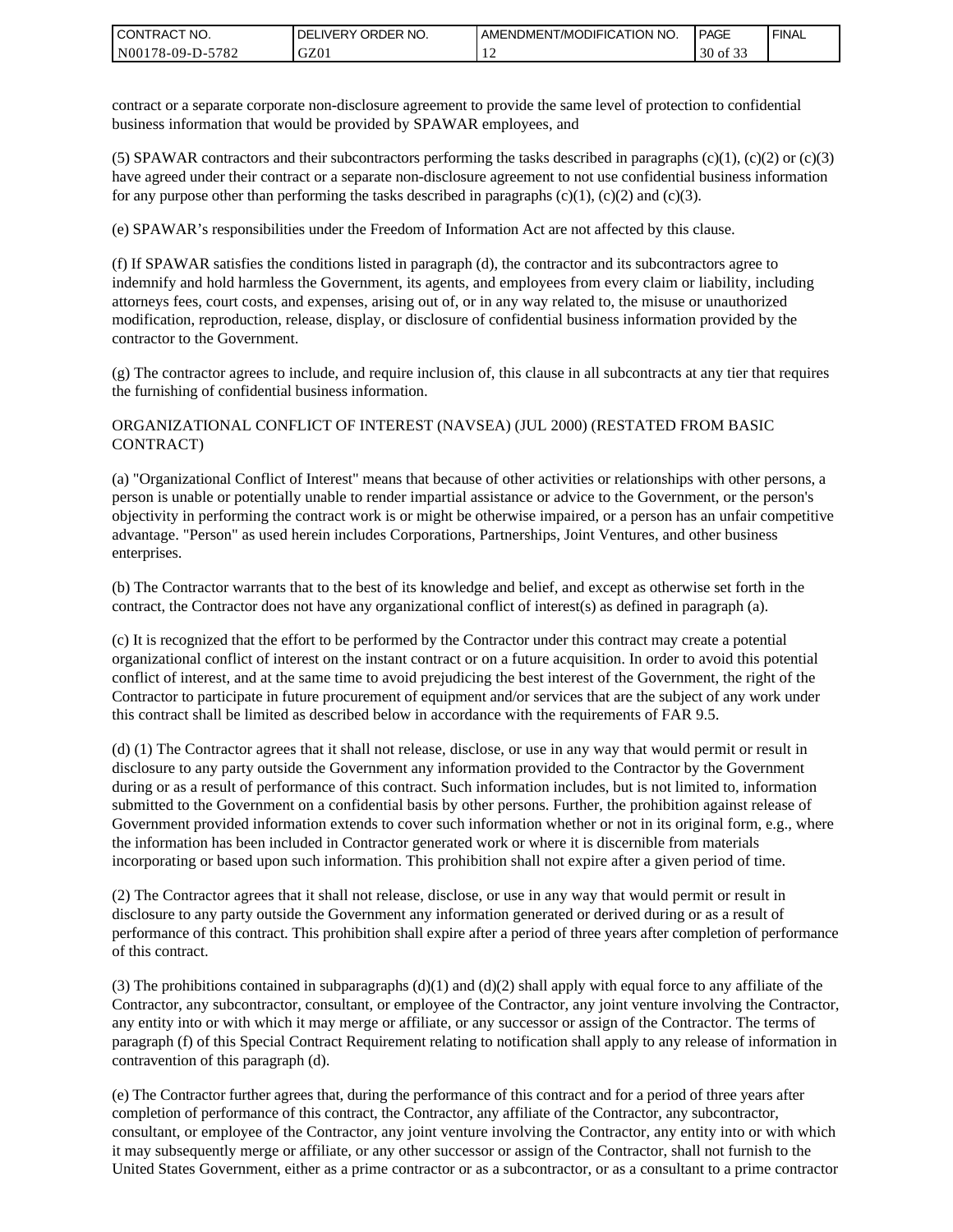| l CON <sup>-</sup><br>'TRACT NO. | ORDER<br>NO.<br>.IVERY<br>DELI | AMENDMENT/MODIFICATION NO. | <b>PAGE</b>                     | ' FINAL |
|----------------------------------|--------------------------------|----------------------------|---------------------------------|---------|
| N00178-09-D-5<br>5782            | GZ01                           | . .                        | $\sim$ $\sim$<br>ΟĪ<br><u>.</u> |         |

or subcontractor, any system, component or services which is the subject of the work to be performed under this contract. This exclusion does not apply to any recompetition for those systems, components or services furnished pursuant to this contract. As provided in FAR 9.505-2, if the Government procures the system, component, or services on the basis of work statements growing out of the effort performed under this contract, from a source other than the contractor, subcontractor, affiliate, or assign of either, during the course of performance of this contract or before the three year period following completion of this contract has lapsed, the Contractor may, with the authorization of the SeaPort/Task Order Contracting Officer, participate in a subsequent procurement for the same system, component, or service. In other words, the Contractor may be authorized to compete for procurement(s) for systems, components or services subsequent to an intervening procurement.

(f) The Contractor agrees that, if after award, it discovers an actual or potential organizational conflict of interest, it shall make immediate and full disclosure in writing to the SeaPort/Task Order Contracting Officer. The notification shall include a description of the actual or potential organizational conflict of interest, a description of the action which the Contractor has taken or proposes to take to avoid, mitigate, or neutralize the conflict, and any other relevant information that would assist the SeaPort/Task Order Contracting Officer in making a determination on this matter. Notwithstanding this notification, the Government may terminate the contract/Task Orders for the convenience of the Government if determined to be in the best interest of the Government.

(g) Notwithstanding paragraph (f) above, if the Contractor was aware, or should have been aware, of an organizational conflict of interest prior to the award of this contract or becomes, or should become, aware of an organizational conflict of interest after award of this contract and does not make an immediate and full disclosure in writing to the SeaPort/Task Order Contracting Officer, the Government may terminate this contract/task orders for default.

(h) If the Contractor takes any action prohibited by this requirement or fails to take action required by this requirement, the Government may terminate this contract for default.

(i) The SeaPort/Task Order's Contracting Officer's decision as to the existence or nonexistence of an actual or potential organizational conflict of interest shall be final.

(j) Nothing in this requirement is intended to prohibit or preclude the Contractor from marketing or selling to the United States Government its product lines in existence on the effective date of this contract; nor, shall this requirement preclude the Contractor from participating in any research and development or delivering any design development model or prototype of any such equipment. Additionally, sale of catalog or standard commercial items are exempt from this requirement.

(k) The Contractor shall promptly notify the Contracting Officer, in writing, if it has been tasked to evaluate or advise the Government concerning its own products or activities or those of a competitor in order to ensure proper safeguards exist to guarantee objectivity and to protect the Government's interest.

(l) The Contractor shall include this requirement in subcontracts of any tier which involve access to information or situations/conditions covered by the preceding paragraphs, substituting "subcontractor" for "contractor" where appropriate.

(m) The rights and remedies described herein shall not be exclusive and are in addition to other rights and remedies provided by law or elsewhere included in the basic contract or this task order.

(n) Compliance with this requirement is a material requirement of the basic contract and this task order.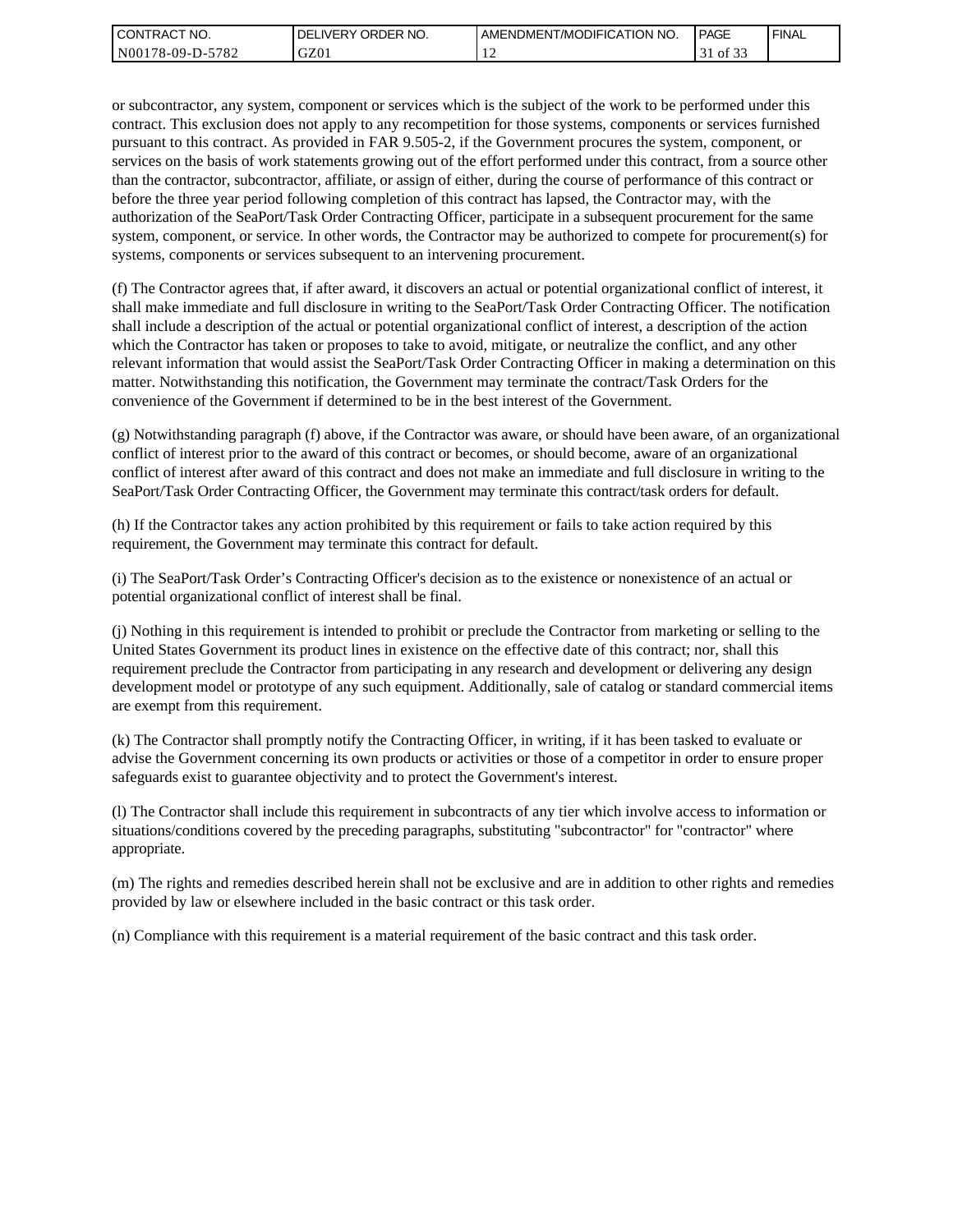| CONTRACT NO.     | NO.<br>ORDER <sup>'</sup><br><b>DELIVERY</b> | AMENDMENT/MODIFICATION NO. | PAGE                     | <b>FINAL</b> |
|------------------|----------------------------------------------|----------------------------|--------------------------|--------------|
| N00178-09-D-5782 | GZ01                                         |                            | $\bigcap$<br>of 33<br>32 |              |

# **SECTION I CONTRACT CLAUSES**

52.217-9 OPTION TO EXTEND THE TERM OF THE CONTRACT (MAR 2000)

(a) The Government may extend the term of this task order by written notice to the Contractor on or before the expiration of the task order; provided, that the Government gives the Contractor a preliminary written notice of its intent to extend at least 60 days before the task order expires. The preliminary notice does not commit the Government to an extension.

(b) If the Government exercises this option, the extended task order shall be considered to include this option clause.

(c) The total duration of this task order, including the exercise of any options under this clause, shall not exceed five years.

#### 52.219-14 LIMITATIONS OF SUBCONTRACTING (DEC 1996)

Authorized subcontractors:

Nortel Government Solutions, Inc

Mandex, Inc.

Planned Systems International, Inc.

Dependable global Solutions, Inc

Cyber Squared, Inc.